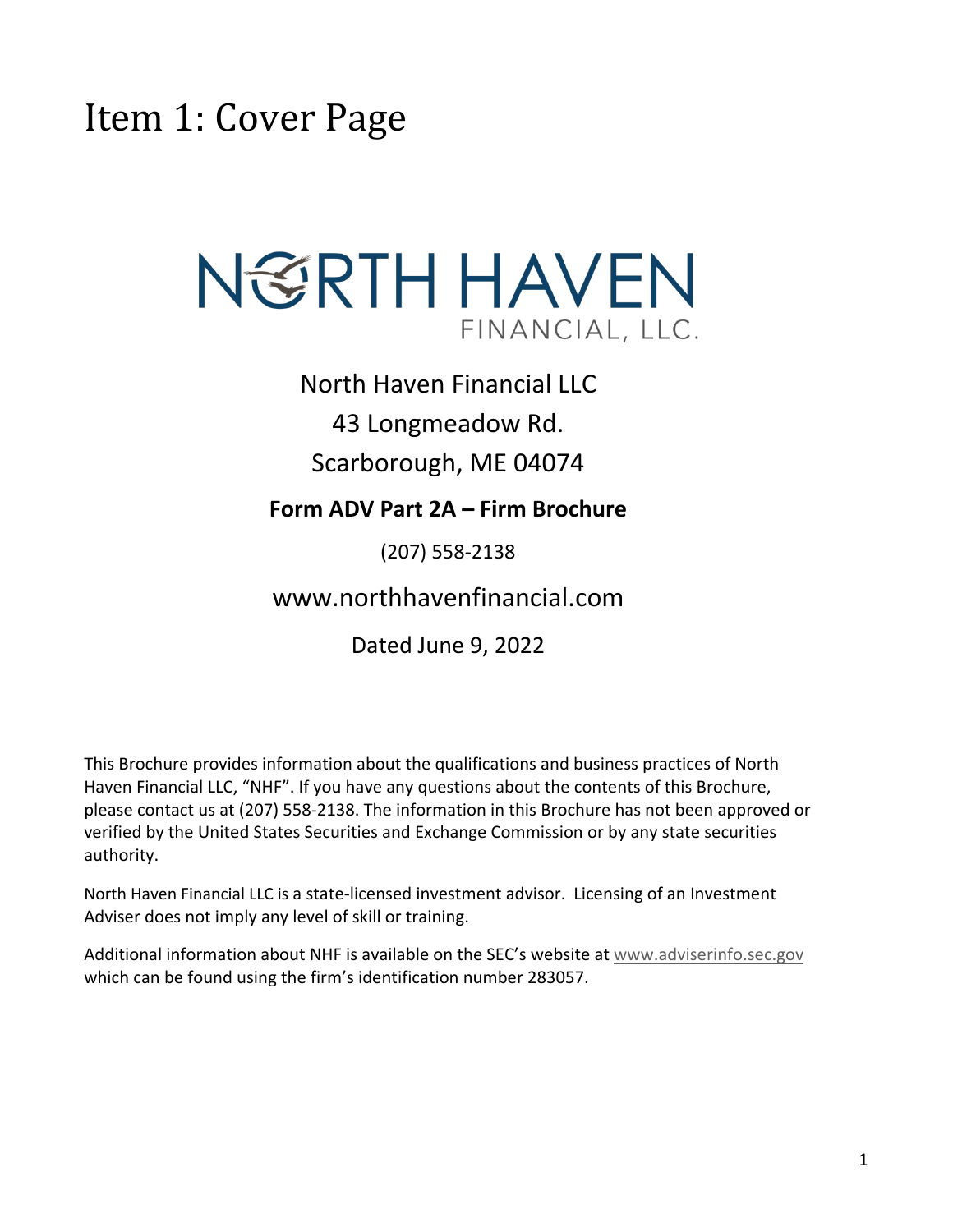# <span id="page-1-0"></span>Item 2: Material Changes

Form ADV Part 2 requires registered investment advisers to amend their brochure when information materially changes. If there are any material changes to an adviser's disclosure brochure, the adviser is required to notify you and provide you with a description of the material changes. In the future, any material changes during the year made will be reported here.

Since our annual update dated January 18, 2022, we have made the following material changes to our Brochure:

• NHF may recommend Charles Schwab's custodian services for Investment Management Clients. Items 12 has been updated with detailed information.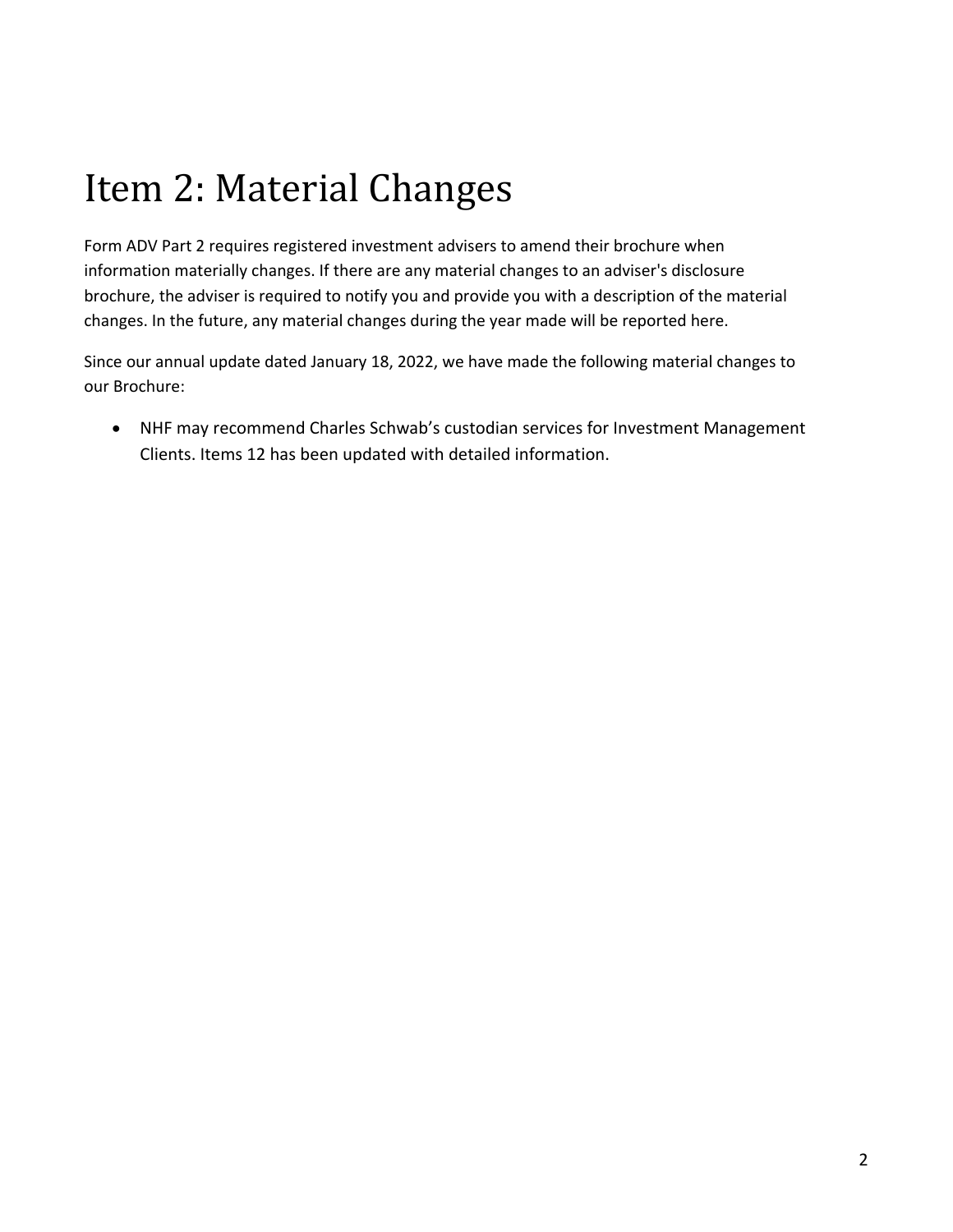# <span id="page-2-0"></span>Item 3: Table of Contents

### Contents

| Item 11: Code of Ethics, Participation or Interest in Client Transactions and Personal Trading . 15 |
|-----------------------------------------------------------------------------------------------------|
|                                                                                                     |
|                                                                                                     |
|                                                                                                     |
|                                                                                                     |
|                                                                                                     |
|                                                                                                     |
|                                                                                                     |
|                                                                                                     |
|                                                                                                     |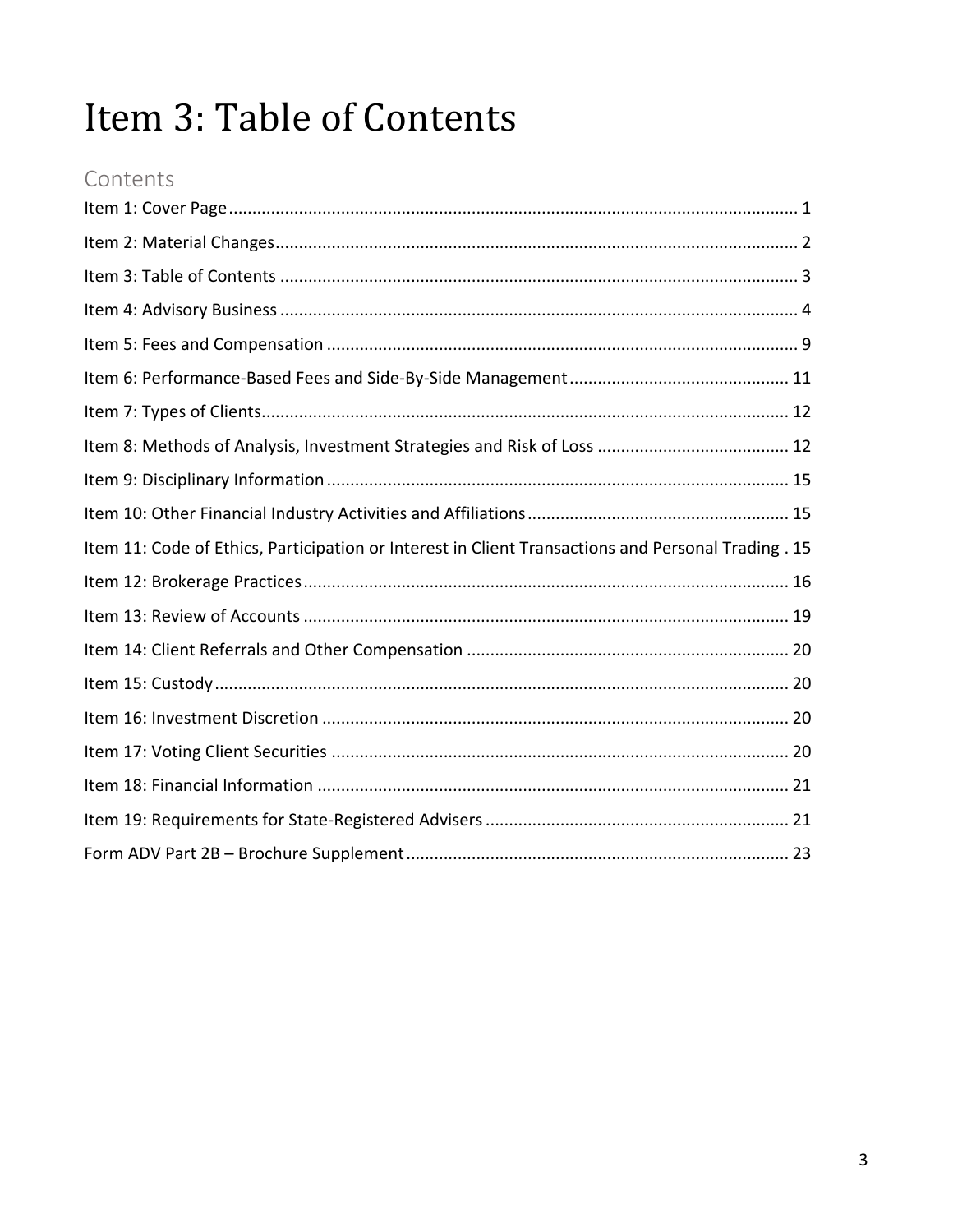# <span id="page-3-0"></span>Item 4: Advisory Business

### **Description of Advisory Firm**

North Haven Financial LLC is a state-licensed investment advisor based in Maine. NHF is a fee‐ only firm, which means that we sell no products and receive no commissions. We recommend investments and make professional referrals based solely on the best interest of our clients. We were founded in December 2015. Michael Joseph Rauth is the principal owner of NHF. As of December 31, 2021, NHF manages \$ 21,113,874 on a discretionary basis and \$0.00 on a nondiscretionary basis. NHF also advises on approximately \$17 million in assets that are not included in our assets under management calculation.

### **Types of Advisory Services**

#### **Comprehensive Financial Planning with Investment Management**

We specialize in Retirement Income Planning. Comprehensive Financial planning focused on developing solutions for retirement are the core of what we do. The client and NHF jointly review the client's goals and values around money, net worth, cash flow, insurance, employee benefits, retirement planning, insurance, investments, etc. (full list below). NHF then provides a comprehensive evaluation of the client's current and future financial state by using currently known variables to predict future cash flows, asset values and withdrawal plans. The key defining aspect of financial planning is that through the financial planning process, all questions, information and analysis will be considered as they affect and are affected by the entire financial and life situation of the client. Clients purchasing this service will receive written or electronic reports, providing the client with a detailed financial plan designed to achieve his or her stated financial goals and objectives.

After delivery of this initial comprehensive financial plan, the client continues to work one-onone with a planner in an ongoing way. By paying an annual retainer, which may be paid monthly or quarterly, clients receive continuous access to a planner who will help the client implement the recommendations, monitor the plan, adapt the plan to changing circumstances in the client's life, recommend changes when necessary, and ensure the plan is up to date. The client is expected to inform NHF when changes or concerns arise and to provide necessary documents and data for NHF to use in our analysis. Clients might have changes or concerns in any of the areas covered in the initial analysis as enumerated below. NHF will review the new information in the context of the existing plan and share our findings, analysis and potential recommendations with the client. If a follow up meeting is required, we will meet at the client's convenience. The plan and the client's financial situation and goals will be monitored throughout the year and follow-up phone calls and emails will be made to the client to confirm that any agreed upon action steps have been carried out. On an annual basis, there will be a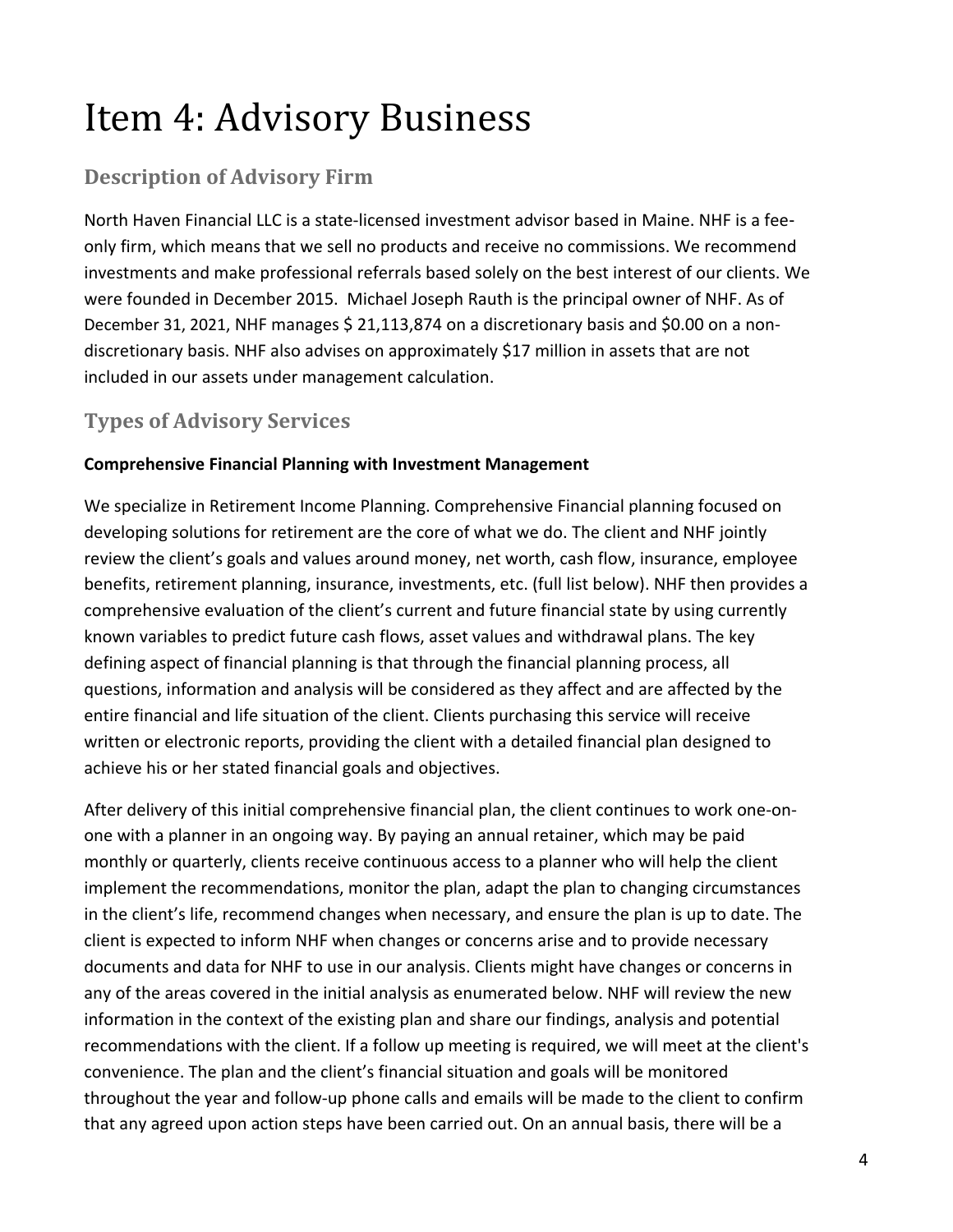review of the plan to ensure its accuracy and ongoing appropriateness. Any needed updates will be implemented at that time.

In general, the financial plan will address any or all of the following areas of concern. The client and advisor will work together to select the specific areas to cover. These areas may include, but are not limited to, the following:

- **Financial Goals**: We will help clients identify financial goals and develop a plan to reach them. We will identify what you plan to accomplish, what resources you will need to make it happen, how much time you will need to reach the goal, and how much you should budget for your goal.
- **Cash Flow and Debt Management**: We will conduct a review of your income and expenses to determine your current surplus or deficit along with advice on prioritizing how any surplus should be used or how to reduce expenses if they exceed your income. Advice may also be provided on which debts to pay off first based on factors such as the interest rate of the debt and any income tax ramifications. We may also recommend what we believe to be an appropriate cash reserve that should be considered for emergencies and other financial goals, along with a review of accounts (such as money market funds) for such reserves, plus strategies to save desired amounts.
- **Risk Management:** A risk management review includes an analysis of your exposure to major risks that could have a significant adverse impact on your financial picture, such as premature death, disability, property and casualty losses, or the need for long-term care planning. Advice may be provided on ways to minimize such risks and about weighing the costs of purchasing insurance versus the benefits of doing so and, likewise, the potential cost of not purchasing insurance ("self-insuring").
- **Insurance Review**: Review of existing policies to ensure proper coverage for life, health, disability, long-term care, liability, home and automobile.
- **Retirement Planning**: Our retirement planning services include projections of your likelihood of achieving your financial goals, typically focusing on financial independence as the primary objective. For situations where projections show less than the desired results, we may make recommendations, including those that may impact the original projections by adjusting certain variables (i.e., working longer, saving more, spending less, taking more risk with investments).

If you are near retirement or already retired, advice will be given on developing a Retirement Income strategy, on appropriate distribution strategies (safe withdrawal rates) to minimize the likelihood of running out of money or having to adversely alter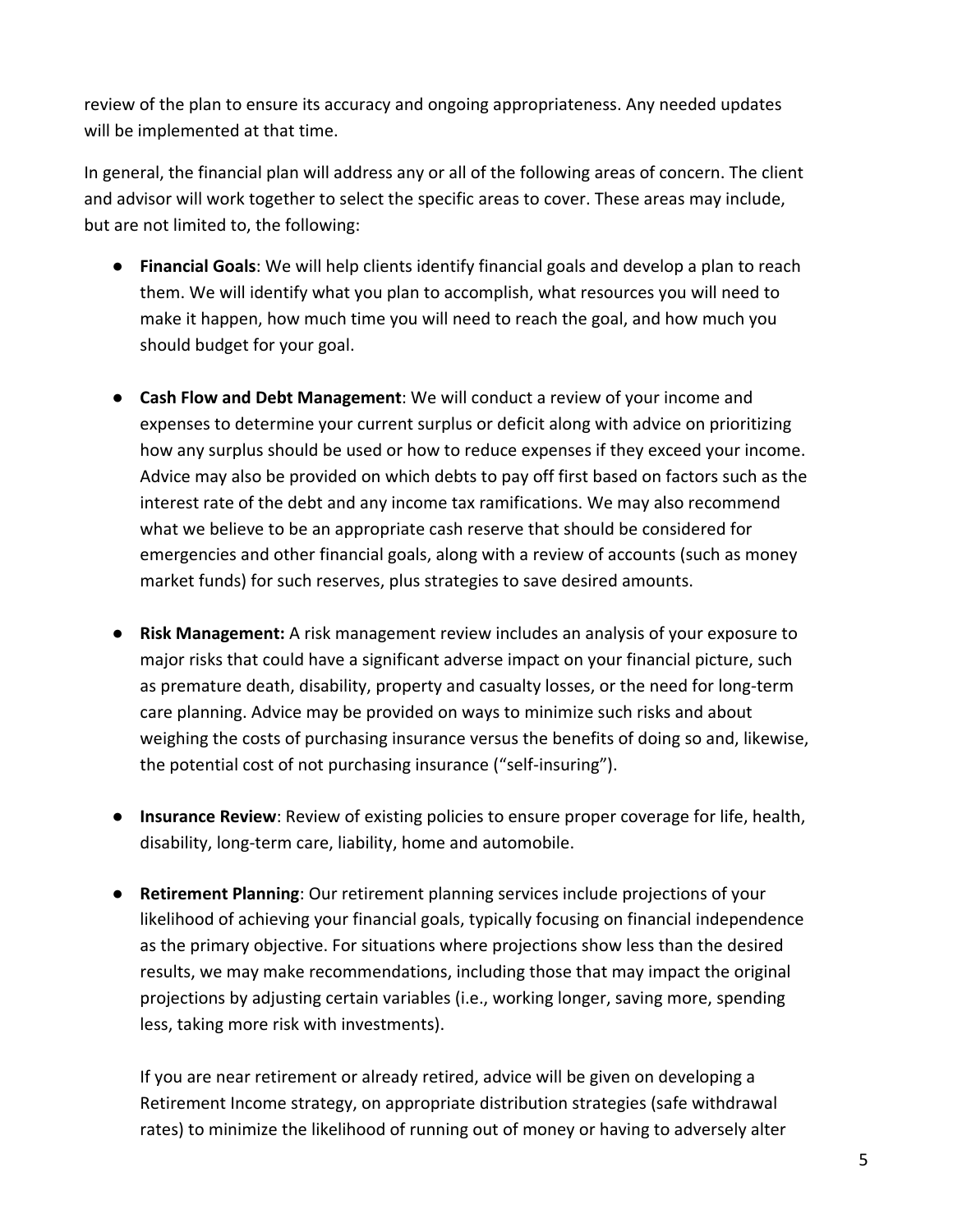spending during your retirement years.

- **Investment Analysis**: This may involve developing an asset allocation strategy to meet clients' financial goals and risk tolerance, providing information on investment vehicles and strategies, reviewing employee stock options, as well as assisting you in establishing your own investment account at a selected broker/dealer or custodian. The strategies and types of investments we may recommend are further discussed in Item 8 of this brochure.
- **Investment Management Services**: The Investment Management service described earlier in this brochure is fully included with Comprehensive Financial Planning. NHF does not offer Comprehensive Planning without Investment Management. The implementation of investment management is critical for a retirement plan to succeed. We do our best work when clients delegate this function to us. At times, clients may have investment accounts that NHF will not have access to, notably but not exclusively active 401(k) and 529 plans. NHF will provide investment advice on these "outside accounts" in addition to accounts under direct management, as described above. However, NHF cannot make any changes to or trades in these outside accounts, and NHF will have access to account data only when provided by the client via statements or similar documents, or through a view-only web site. It is the client's responsibility to implement changes and trades recommended by NHF. It is also the client's responsibility to provide NHF with regular statements from these outside accounts and to provide NHF with other plan documents, including but not limited to the list of available investments and the plan summary. We will meet with the client on a periodic basis to discuss changes in their personal or financial situation, suitability, and any new or revised restrictions to be applied to the account.
- **Tax Planning Strategies:** Advice may include ways to minimize current and future income taxes as a part of your overall financial planning picture. For example, we may make recommendations on which type of account(s) or specific investments should be owned based in part on their "tax efficiency," with consideration that there is always a possibility of future changes to federal, state or local tax laws and rates that may impact your situation.
- **Estate Planning**: This usually includes an analysis of your exposure to estate taxes and your current estate plan, which may include whether you have a will, powers of attorney, trusts and other related documents. Our advice also typically includes ways for you to minimize or avoid future estate taxes by implementing appropriate estate planning strategies such as the use of applicable trusts.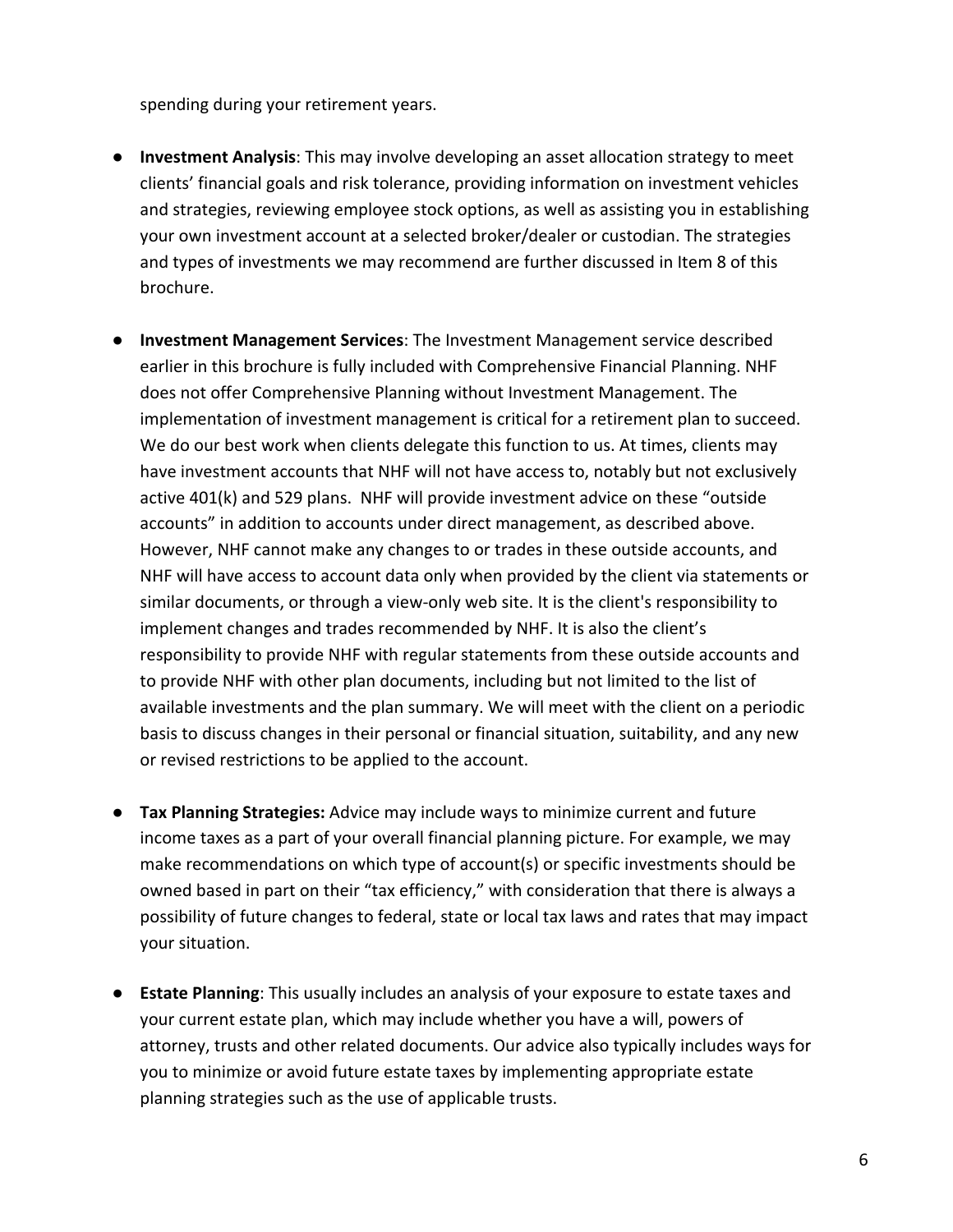We always recommend that you consult with a qualified attorney when you initiate, update, or complete estate planning activities. We may provide you with contact information for attorneys who specialize in estate planning when you wish to hire an attorney for such purposes. From time-to-time, we will participate in meetings or phone calls between you and your attorney with your approval or request.

We recommend that you consult with a qualified tax professional before initiating any tax planning strategy, and we may provide you with contact information for accountants or attorneys who specialize in this area if you wish to hire someone for such purposes. We will participate in meetings or phone calls between you and your tax professional with your approval.

#### **Investment Management Services**

We are in the business of managing individually tailored investment portfolios. Our firm provides continuous advice to a client regarding the investment of client funds based on the individual needs of the client. Through personal discussions in which goals and objectives based on a client's particular circumstances are established, we develop a client's personal investment policy or an investment plan with an asset allocation target and create and manage a portfolio based on that policy and allocation target. During our data-gathering process, we determine the client's individual objectives, time horizons, risk tolerance, and liquidity needs. We may also review and discuss a client's prior investment history, as well as family composition and background.

Account supervision is guided by the stated objectives of the client (i.e., maximum capital appreciation, growth, income, or growth and income), as well as tax considerations. Clients may impose reasonable restrictions on investing in certain securities, types of securities, or industry sectors. Fees pertaining to this service are outlined in Item 5 of this brochure.

At times, clients may have investment accounts that NHF will not have access to, notably but not exclusively 401(k) and 529 plans. NHF will provide investment advice on these "outside accounts" in addition to accounts under direct management, as described above. However, NHF cannot make any changes to or trades in these outside accounts, and NHF will have access to account data only when provided by the client via statements or similar documents, or through a view-only web site. It is the client's responsibility to implement changes and trades recommended by NHF. It is also the client's responsibility to provide NHF with regular statements from these outside accounts and to provide NHF with other plan documents, including but not limited to the list of available investments and the plan summary. We will meet with the client on a periodic basis to discuss changes in their personal or financial situation, suitability, and any new or revised restrictions to be applied to the account.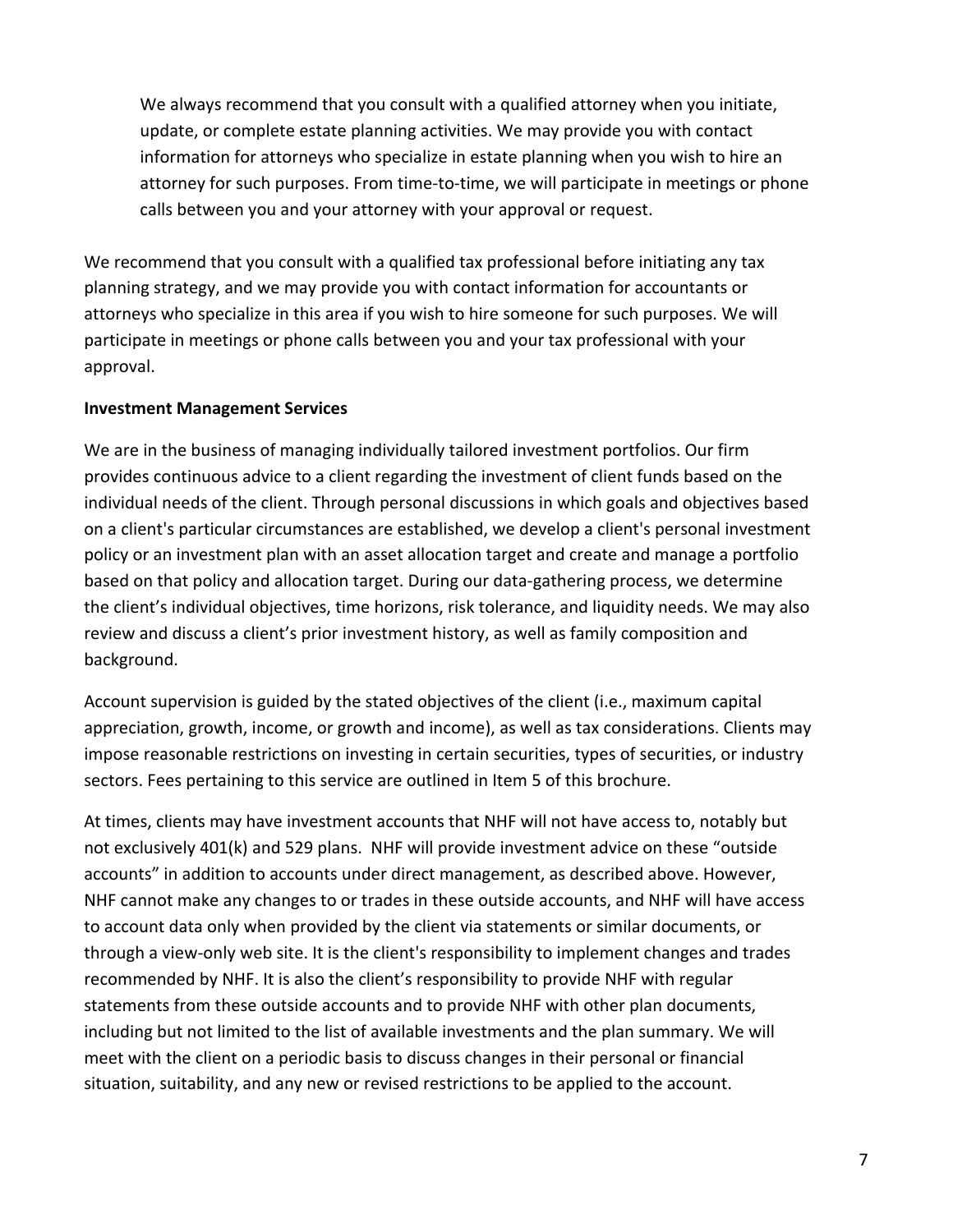#### **Targeted Financial Planning**

This pro bono service offered on a limited basis provides advice targeted at only a specific part of a client's financial picture. It is available for clients who do not want or need analysis of their entire financial picture (as they would receive in a Comprehensive Financial Plan).

These targeted sessions can cover topics such as:

- Developing an investment plan for self-directed accounts.
- Analysis of a client's 401(k) or another employer retirement plan
- Reviewing a new job's benefits package and choosing the benefits
- Making a college savings plan for a child and setting up the account
- Developing a debt reduction plan

### **Employee Retirement Plan Services for Small Business Owners - For Existing Retirement Plan Clients Only.**

This service provides employee retirement plan services to employer plan sponsors on an ongoing basis. Generally, such services consist of assisting employer plan sponsors in establishing, monitoring and reviewing their company's participant-directed retirement plan. As the needs of the plan sponsor dictate, areas of advising could include: investment options, plan structure and features selection, vendor selection and participant education. In providing employee benefit plan services, our firm does not provide any advisory services with respect to the following types of assets: employer securities, participant loans, non-publicly traded securities or assets, other illiquid investments, or brokerage window programs (collectively, "Excluded Assets").

All retirement plan consulting services shall be in compliance with the applicable state laws regulating retirement consulting services. This applies to client accounts that are retirement or other employee benefit plans ("Plan") governed by the Employee Retirement Income Security Act of 1974, as amended ("ERISA"). If the client accounts are part of a Plan, and our firm accepts appointments to provide services to such accounts, our firm acknowledges its fiduciary standard within the meaning of Section 3(21) of ERISA as designated by the Retirement Plan Consulting Agreement with respect to the provision of services described therein.

#### **Tax Preparation & Tax Planning Assistance**

In certain cases, we will recommend tax preparation and tax planning services to clients and will refer them to a recommended third-party accounting and tax planning firm for the preparation and filing of their federal and state tax returns. We will have the client sign an information sharing agreement allowing us to work with the client and the tax preparer to gather the necessary information, participate in meetings and phone calls, and provide additional support as needed, however, we will not act as the tax preparer or provide tax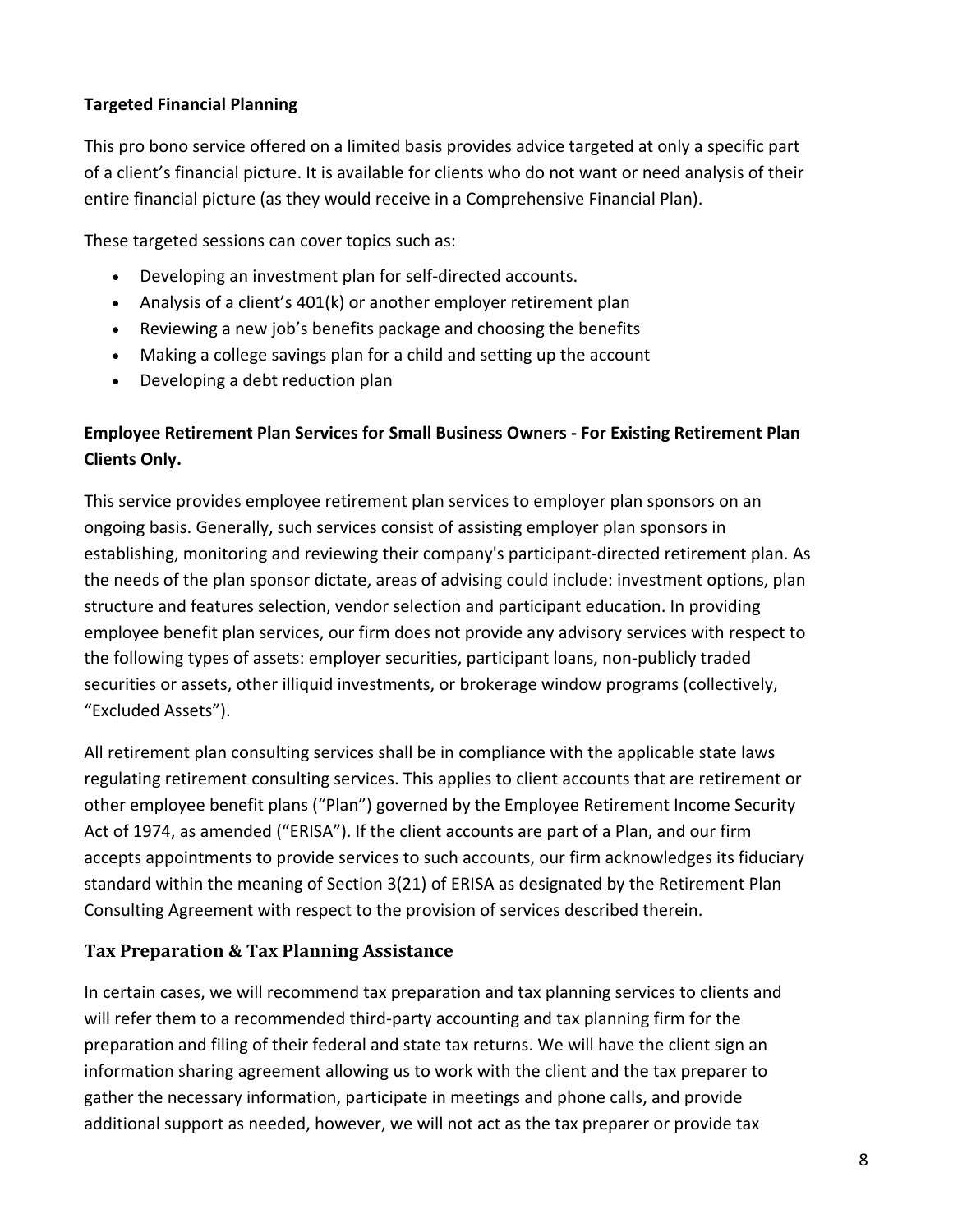advice. We do not receive any compensation from third parties for recommending their services to our clients**.** Fees for tax preparation services are separate and in addition to our fees and will be billed by the recommended third-party tax preparer/planner for any services rendered by them. At our discretion and on a case-by-case basis, we may absorb these fees associated with tax preparation and have them bill us directly.

### **Client Tailored Services and Client Imposed Restrictions**

We offer the same suite of services to all of our clients. However, specific client financial plans and their implementation are dependent upon the client Investment Policy Statement which outlines each client's current situation (income, tax levels, and risk tolerance levels) and is used to construct a client specific plan to aid in the selection of a portfolio that matches restrictions, needs, and targets.

### **Wrap Fee Programs**

We do not participate in wrap fee programs.

## <span id="page-8-0"></span>Item 5: Fees and Compensation

Please note, unless a client has received the firm's disclosure brochure at least 48 hours prior to signing the investment advisory contract, the investment advisory contract may be terminated by the client within five (5) business days of signing the contract without incurring any advisory fees. How we are paid depends on the type of advisory service we are performing. Please review the fee and compensation information below.

### **Comprehensive Financial Planning with Investment Management**

Comprehensive planning includes Investment Management services and ongoing financial planning. Fees for comprehensive financial planning services include the engagement fee ranging from \$1,500 to \$2,500 plus an ongoing annual fee which is paid in monthly or quarterly installments. The engagement fee is invoiced and due at the start of the advisory relationship.

The fee for the Comprehensive Financial Planning with Investment Management service is based on the market value of assets under advisement. The Annual Advisory Fee is 0.6% of the asset value. The minimum fee for Comprehensive Financial Planning with Investment Management Services is \$9,000.

No increase in the annual fee rate shall be effective without agreement from the client by signing a new agreement or amendment to their current advisory agreement.

Monthly advisory fees, may be paid by ACH debit or credit card transaction, or may be directly debited from client accounts. Note that not all accounts allow for fees to be paid directly from the account. In the case that NHF does not have access to the accounts (as is likely to happen in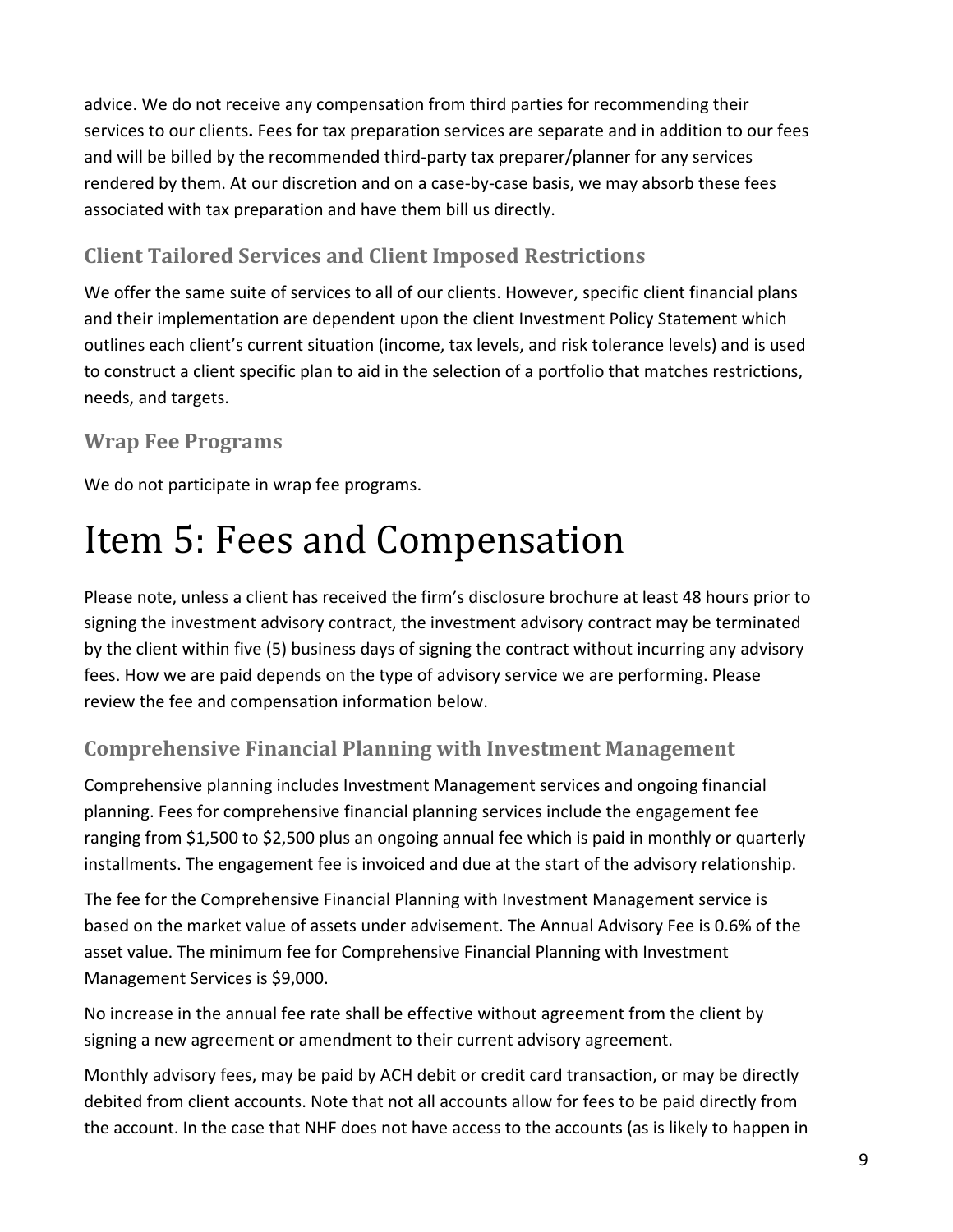the case of 401(k)s and 529s), fees associated with those accounts can be debited from a taxable account, or can be paid directly by the client through ACH or credit card as described above. Accounts initiated or terminated during a calendar quarter will be charged a pro-rated fee based on the amount of time during the billing period that the account was managed or advised. The initial prorated fee will be calculated by applying the annual advisory fee to the account value as of the last day of the previous quarter, divided by 365, multiplied by the number of days to be billed. At termination, the same calculation will be used for the final invoicing of the prorated fee. An account may be terminated with written notice at least 30 calendar days in advance. Since fees are paid in arrears, no refund will be needed upon termination of the account.

#### **Investment Management Services**

Our standard investment advisory fee is based on the market value of assets under advisement. The Annual Advisory Fee is 0.6% of the asset value. The minimum fee for Investment Advisory Services is 9,000. Assets under advisement are recalculated quarterly using values as of the last day of the previous quarter (or most recently available values). The annual fees are negotiable, are pro-rated and paid in arrears on a quarterly or monthly basis. No increase in the annual fee rate shall be effective without agreement from the client by signing a new agreement or amendment to their current advisory agreement.

In the case that NHF does not have access to the accounts it is providing investment services for (as is likely to happen in the case of active 401(k)s and 529s), fees associated with those accounts can be debited from a taxable account or can be paid directly by the client through ACH or credit card. Accounts initiated or terminated during a calendar quarter will be charged a pro-rated fee based on the amount of time during the billing period that the account was managed or advised. The initial prorated fee will be calculated by applying the annual advisory fee to the account value as of the last day of the previous quarter, divided by 365, multiplied by the number of days to be billed. At termination, the same calculation will be used for the final invoicing of the prorated fee. An account may be terminated with written notice at least 30 calendar days in advance. Since fees are paid in arrears, no refund will be needed upon termination of the account.

### **Targeted Financial Planning**

Targeted Financial Planning is offered in limited circumstances on a pro bono basis. The engagement parameters will be agreed upon before the start of any work.

### **Employee Retirement Plan Services for Small Business Owners Fee**

For Employee Retirement Plan Services, fees are determined by size and demographics of the plan, number of participants, types of investments requested by the plan trustee or plan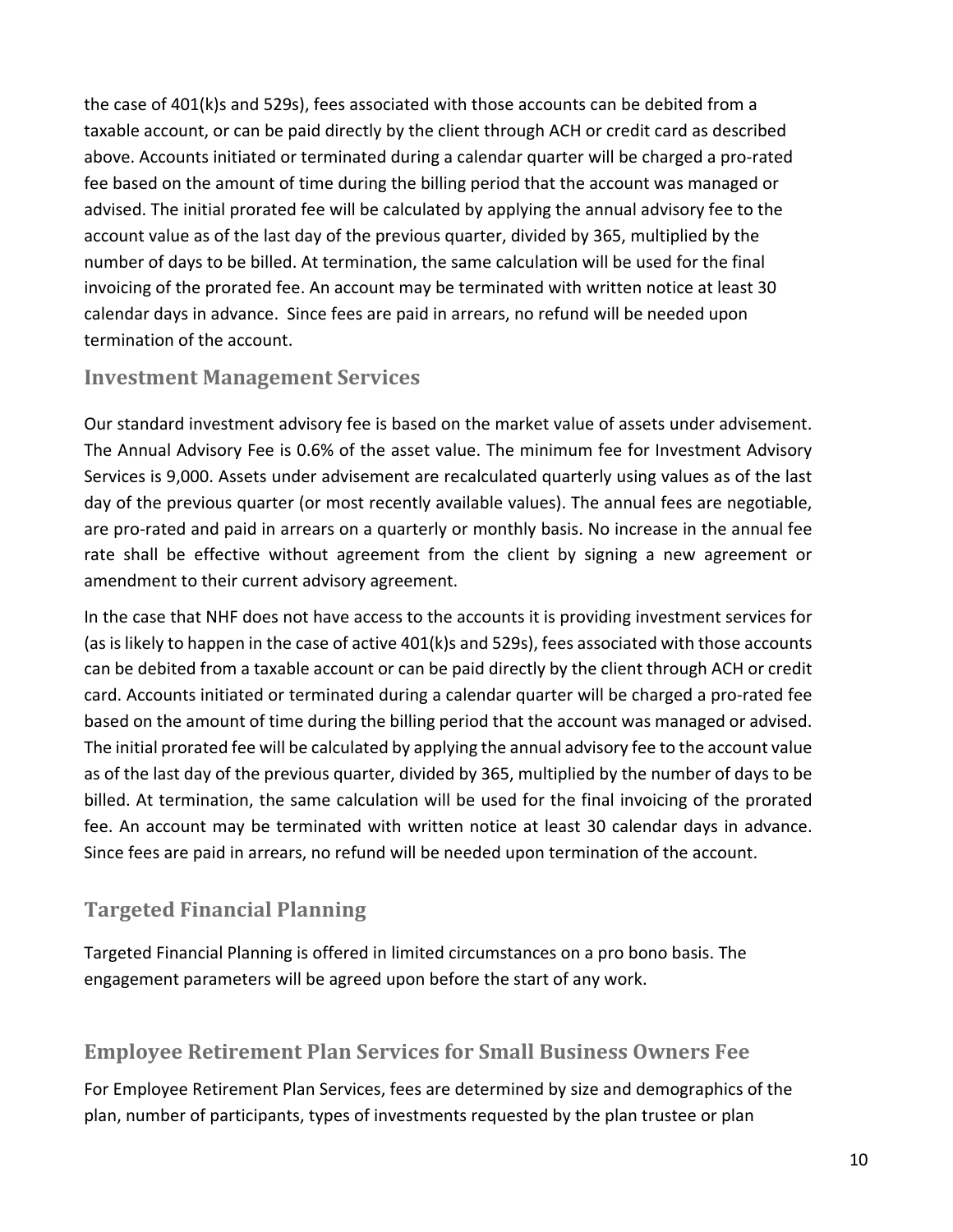administrator, and design of the plan. NHF will render services for plan analysis, design, comparison, recommendations, vendor selection, installation and ongoing service. Pricing for the fixed fee will range from \$2,500 - \$5000 annually, paid quarterly in advance. Upon termination of the account, any unearned fee will be refunded to the client. In some cases, fees will be paid as a percentage of plan assets, not to exceed 0.50%.

### **Tax Preparation & Tax Planning Assistance Fee**

Fees for tax preparation services are separate and in addition to our fees and will be billed by the recommended third-party tax preparer/planner for any services rendered by them. At our discretion and on a case-by-case basis, we may absorb these fees associated with tax preparation and have them bill us directly.

### **Other Types of Fees and Expenses**

Our fees are exclusive of brokerage commissions, transaction fees, and other related costs and expenses which may be incurred by the client. Clients may incur certain charges imposed by custodians, brokers, and other third parties such as custodial fees, deferred sales charges, oddlot differentials, transfer taxes, wire transfer and electronic fund fees, and other fees and taxes on brokerage accounts and securities transactions. Mutual fund and exchange traded funds also charge internal management fees, which are disclosed in a fund's prospectus. Such charges, fees and commissions are exclusive of and in addition to our fee, and we shall not receive any portion of these commissions, fees, and costs.

Item 12 further describes the factors that we consider in selecting or recommending brokerdealers for client's transactions and determining the reasonableness of their compensation (e.g., commissions).

We do not accept compensation for the sale of securities or other investment products including asset-based sales charges or service fees from the sale of mutual funds.

## <span id="page-10-0"></span>Item 6: Performance-Based Fees and Side-By-Side Management

We do not offer performance-based fees.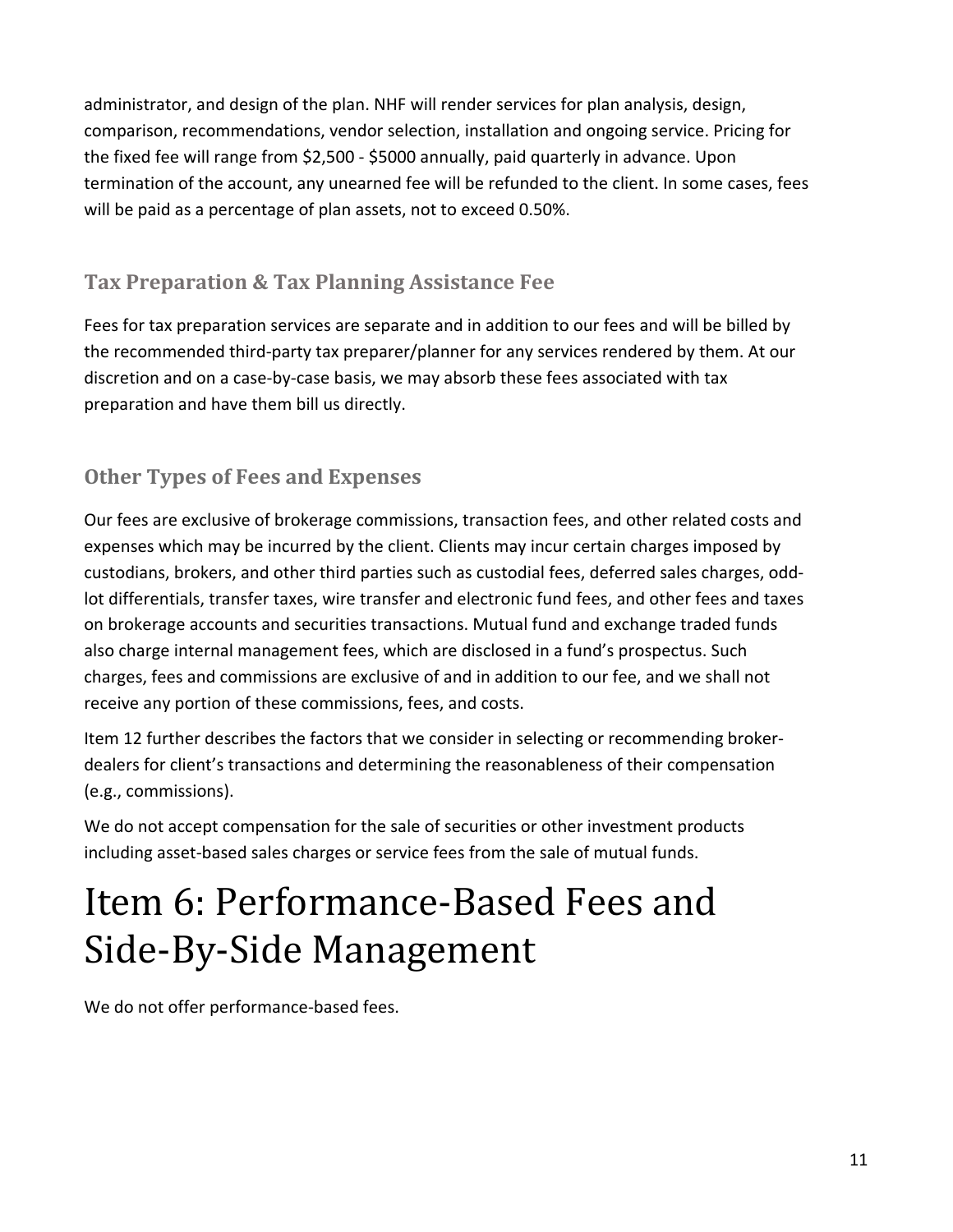# <span id="page-11-0"></span>Item 7: Types of Clients

We provide financial planning and portfolio management services to individuals, high net-worth individuals, and employee retirement plan sponsors.

We do not have a minimum account size requirement for either Financial Planning or Investment Management.

# <span id="page-11-1"></span>Item 8: Methods of Analysis, Investment Strategies and Risk of Loss

Our primary methods of investment analysis are fundamental and passive investment management.

**Fundamental analysis** involves analyzing individual companies and their industry groups, such as a company's financial statements, details regarding the company's product line, the experience, and expertise of the company's management, and the outlook for the company's industry. The resulting data is used to measure the true value of the company's stock compared to the current market value. The risk of fundamental analysis is that information obtained may be incorrect and the analysis may not provide an accurate estimate of earnings, which may be the basis for a stock's value. If securities prices adjust rapidly to new information, utilizing fundamental analysis may not result in favorable performance.

#### **Passive Investment Management**

We primarily practice passive investment management. Passive investing involves building portfolios that are comprised of various distinct asset classes. The asset classes are weighted in a manner to achieve a desired relationship between correlation, risk and return. Funds that passively capture the returns of the desired asset classes are placed in the portfolio. The funds that are used to build passive portfolios are typically index mutual funds or exchange traded funds.

We generally do not advise clients on the purchase of any securities other than those just listed, but sometimes clients come to NHF with other securities already in their portfolio. In that case, we do advise clients on whether or not they should keep those securities. Additionally, we *do*  advise clients on the purchase of employer stock offered through various employee benefits plans.

Passive investment management is characterized by low portfolio expenses (i.e. the funds inside the portfolio have low internal costs), minimal trading costs (due to infrequent trading activity),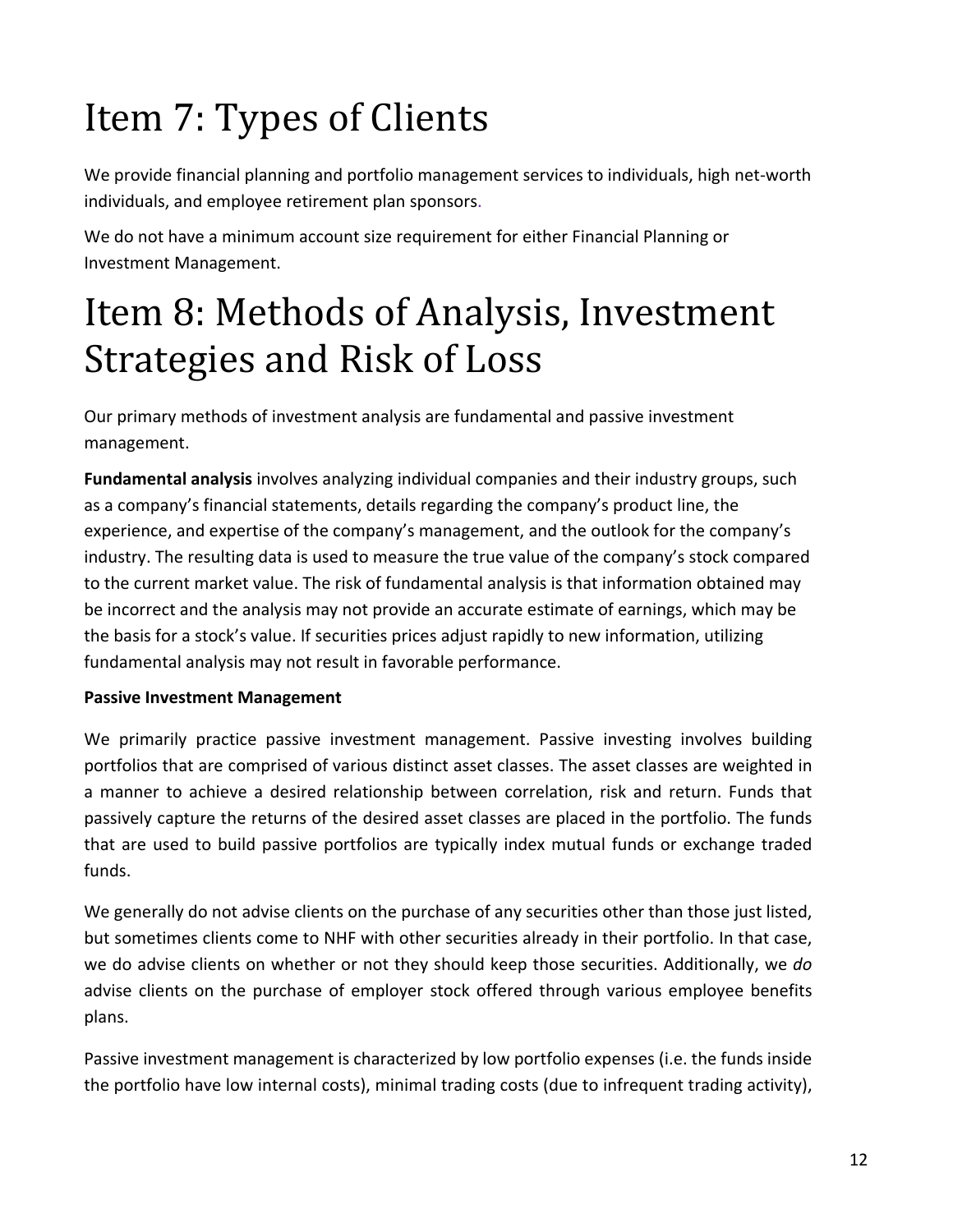and relative tax efficiency (because the funds inside the portfolio are tax efficient and turnover inside the portfolio is minimal).

In contrast, active management involves a single manager or managers who employ some method, strategy or technique to construct a portfolio that is intended to generate returns that are greater than the broader market or a designated benchmark. Academic research indicates most active managers underperform the market.

#### **Material Risks Involved**

**All investing strategies we offer involve risk and may result in a loss of your original investment which you should be prepared to bear.** Many of these risks apply equally to stocks, bonds, commodities and any other investment or security. Material risks associated with our investment strategies are listed below.

**Market Risk:** Market risk involves the possibility that an investment's current market value will fall because of a general market decline, reducing the value of the investment regardless of the operational success of the issuer's operations or its financial condition.

**Strategy Risk:** The Adviser's investment strategies and/or investment techniques may not work as intended.

**Small and Medium Cap Company Risk:** Securities of companies with small and medium market capitalizations are often more volatile and less liquid than investments in larger companies. Small and medium cap companies may face a greater risk of business failure, which could increase the volatility of the client's portfolio.

**Interest Rate Risk:** Bond (fixed income) prices generally fall when interest rates rise, and the value may fall below par value or the principal investment. The opposite is also generally true: bond prices generally rise when interest rates fall. In general, fixed income securities with longer maturities are more sensitive to these price changes. Most other investments are also sensitive to the level and direction of interest rates.

**Legal or Legislative Risk**: Legislative changes or Court rulings may impact the value of investments, or the securities' claim on the issuer's assets and finances.

**Inflation**: Inflation may erode the buying-power of your investment portfolio, even if the dollar value of your investments remains the same.

#### **Risks Associated with Securities**

Apart from the general risks outlined above which apply to all types of investments, specific securities may have other risks.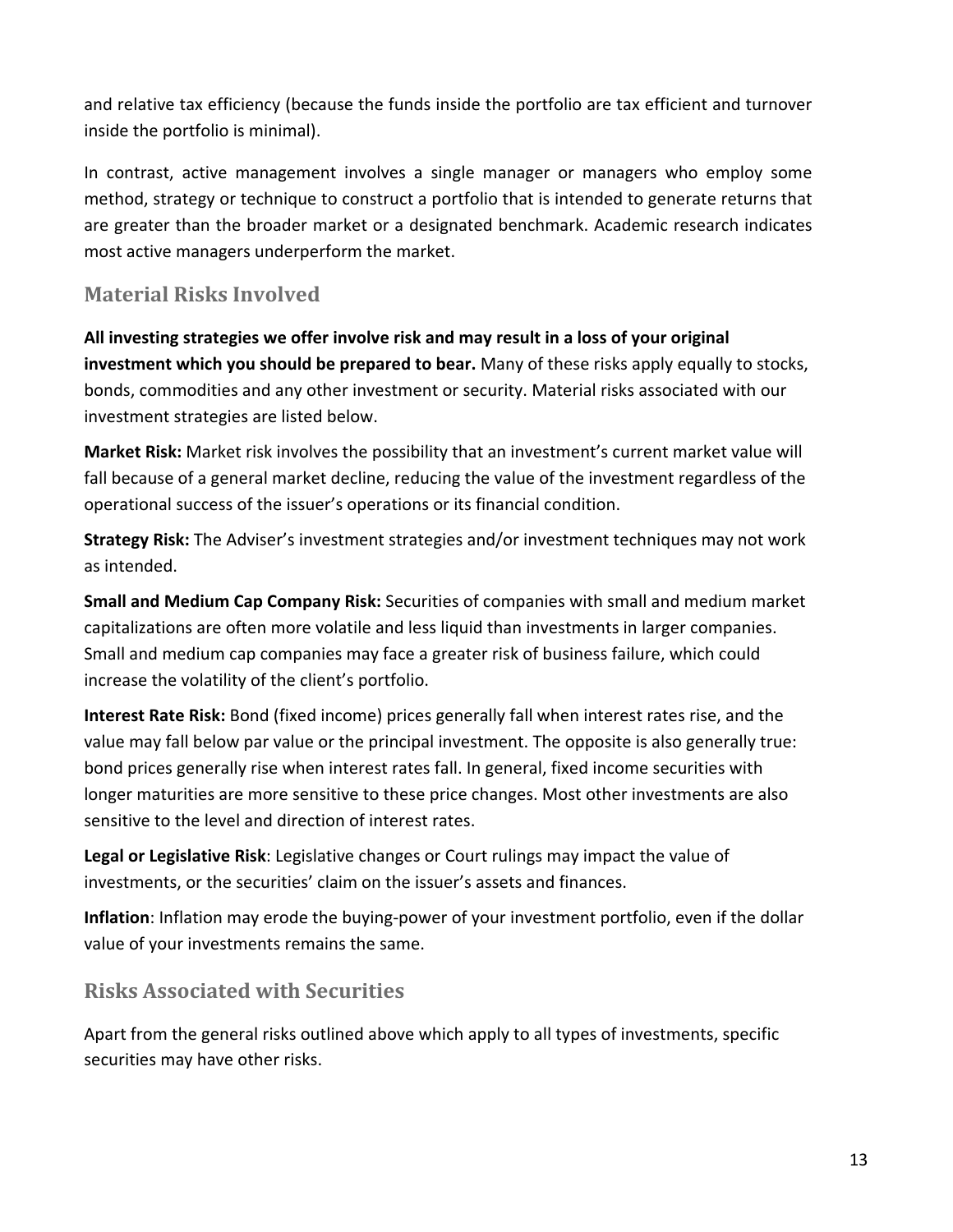**Common stocks** may go up and down in price quite dramatically, and in the event of an issuer's bankruptcy or restructuring could lose all value. A slower-growth or recessionary economic environment could have an adverse effect on the price of all stocks.

**Corporate Bonds** are debt securities to borrow money. Generally, issuers pay investors periodic interest and repay the amount borrowed either periodically during the life of the security and/or at maturity. Alternatively, investors can purchase other debt securities, such as zerocoupon bonds, which do not pay current interest, but rather are priced at a discount from their face values and their values accrete over time to face value at maturity. The market prices of debt securities fluctuate depending on such factors as interest rates, credit quality, and maturity. In general, market prices of debt securities decline when interest rates rise and increase when interest rates fall. The longer the time to a bond's maturity, the greater its interest rate risk.

**Municipal Bonds** are debt obligations generally issued to obtain funds for various public purposes, including the construction of public facilities. Municipal bonds pay a lower rate of return than most other types of bonds. However, because of a municipal bond's tax-favored status, investors should compare the relative after-tax return to the after-tax return of other bonds, depending on the investor's tax bracket. Investing in municipal bonds carries the same general risks as investing in bonds in general. Those risks include interest rate risk, reinvestment risk, inflation risk, market risk, call or redemption risk, credit risk, and liquidity and valuation risk.

**Exchange Traded Funds** prices may vary significantly from the Net Asset Value due to market conditions. Certain Exchange Traded Funds may not track underlying benchmarks as expected.

**Investment Companies Risk** When a client invests in open end mutual funds or ETFs, the client indirectly bears its proportionate share of any fees and expenses payable directly by those funds. Therefore, the client will incur higher expenses, many of which may be duplicative. In addition, the client's overall portfolio may be affected by losses of an underlying fund and the level of risk arising from the investment practices of an underlying fund (such as the use of derivatives). ETFs are also subject to the following risks: (i) an ETF's shares may trade at a market price that is above or below their net asset value; (ii) the ETF may employ an investment strategy that utilizes high leverage ratios; or (iii) trading of an ETF's shares may be halted if the listing exchange's officials deem such action appropriate, the shares are de-listed from the exchange, or the activation of market-wide "circuit breakers" (which are tied to large decreases in stock prices) halts stock trading generally. The Adviser has no control over the risks taken by the underlying funds in which clients invest.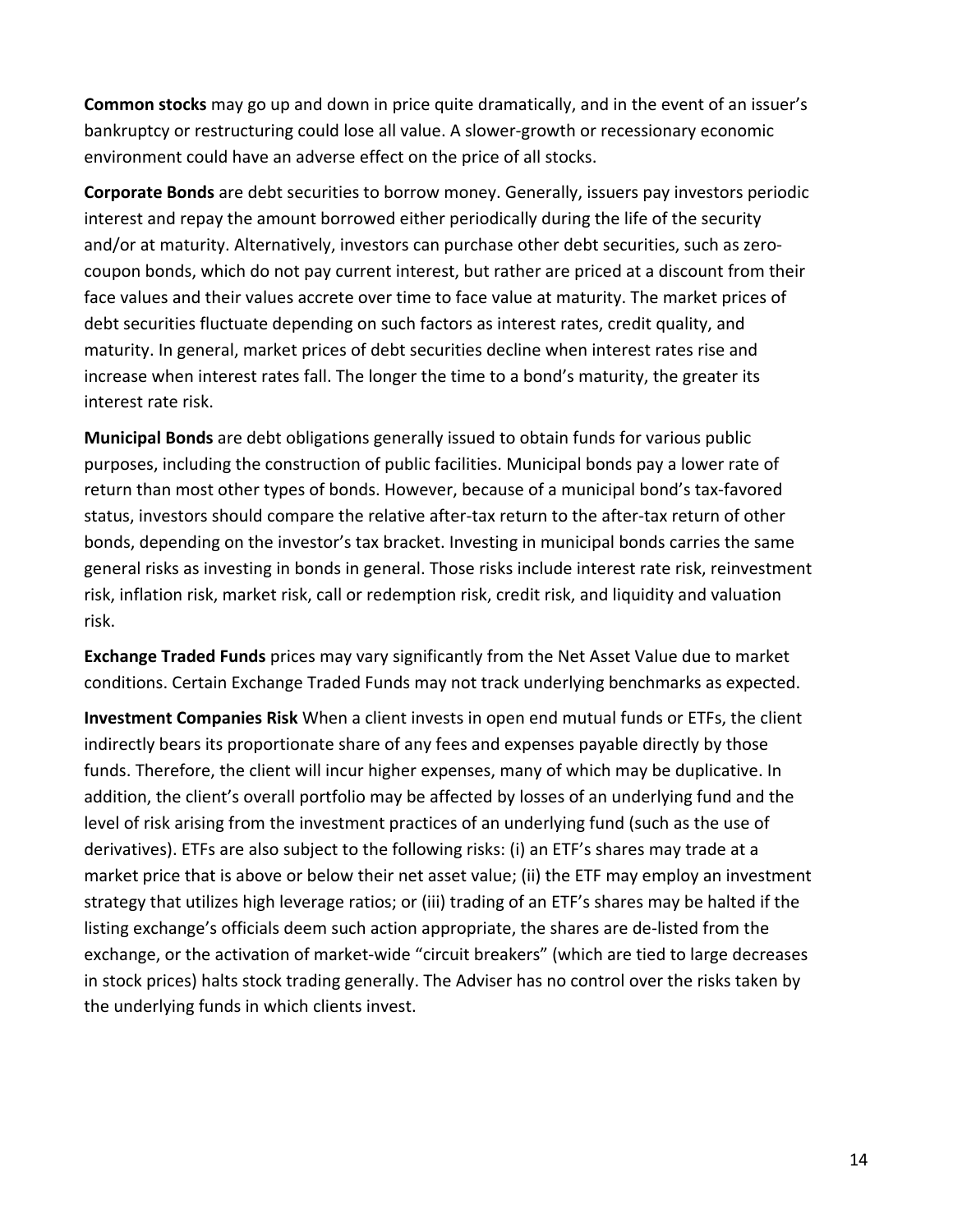# <span id="page-14-0"></span>Item 9: Disciplinary Information

Registered investment advisers are required to disclose all material facts regarding any legal or disciplinary events that would be material to your evaluation of NHF or the integrity of our management. NHF and its management have not been involved in any event applicable to this Item.

## <span id="page-14-1"></span>Item 10: Other Financial Industry Activities and Affiliations

Michael Joseph Rauth does not participate in other financial industry activities and is not affiliated with other financial firms.

# <span id="page-14-2"></span>Item 11: Code of Ethics, Participation or Interest in Client Transactions and Personal Trading

As a fiduciary, our firm and its associates have a duty of utmost good faith to act solely in the best interests of each client. Our clients entrust us with their funds and personal information, which in turn places a high standard on our conduct and integrity. Our fiduciary duty is a core aspect of our Code of Ethics and represents the expected basis of all of our dealings. The firm also adheres to the Code of Ethics and Professional Responsibility adopted by the CFP® Board of Standards Inc., and accepts the obligation not only to comply with the mandates and requirements of all applicable laws and regulations but also to take responsibility to act in an ethical and professionally responsible manner in all professional services and activities.

This code does not attempt to identify all possible conflicts of interest, and literal compliance with each of its specific provisions will not shield associated persons from liability for personal trading or other conduct that violates a fiduciary duty to advisory clients. A summary of the Code of Ethics' Principles is outlined below.

- Integrity Associated persons shall offer and provide professional services with integrity.
- Objectivity Associated persons shall be objective in providing professional services to clients.
- Competence Associated persons shall provide services to clients competently and maintain the necessary knowledge and skill to continue to do so in those areas in which they are engaged.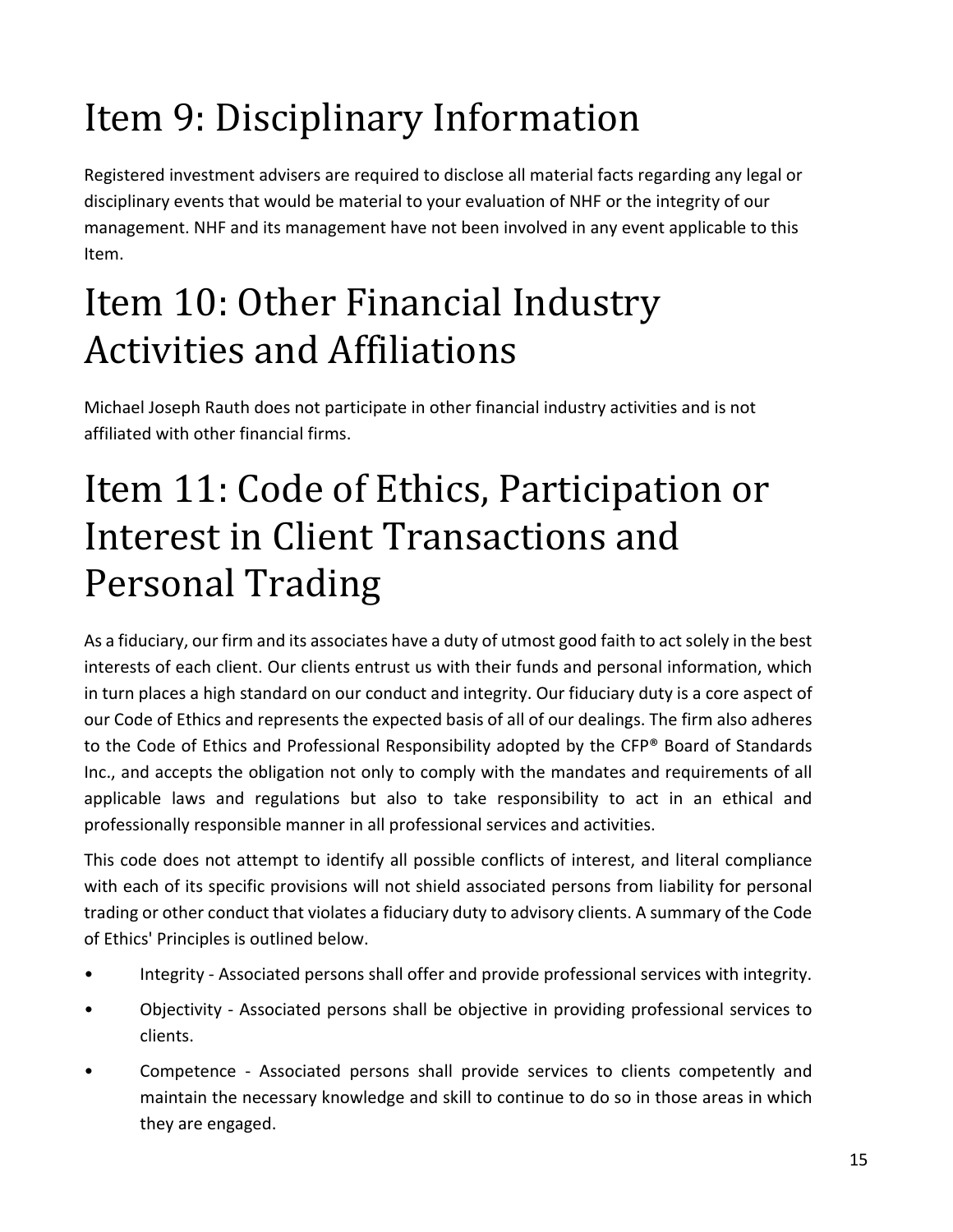- Fairness Associated persons shall perform professional services in a manner that is fair and reasonable to clients, principals, partners, and employers, and shall disclose conflict(s) of interest in providing such services.
- Confidentiality Associated persons shall not disclose confidential client information without the specific consent of the client unless in response to proper legal process, or as required by law.
- Professionalism Associated persons' conduct in all matter shall reflect credit of the profession.
- Diligence Associated persons shall act diligently in providing professional services.

We will, upon request, promptly provide a complete code of ethics.

Our firm and its "related persons" (associates, their immediate family members, etc.) may buy or sell securities the same as, similar to, or different from, those we recommend to clients for their accounts. A recommendation made to one client may be different in nature or in timing from a recommendation made to a different client. Clients often have different objectives and risk tolerances. At no time, however, will our firm or any related party receive preferential treatment over our clients.

In an effort to reduce or eliminate certain conflicts of interest involving the firm or personal trading, our policy may require that we restrict or prohibit associates' transactions in specific securities transactions. Any exceptions or trading pre-clearance must be approved by our Chief Compliance Officer in advance of the transaction in an account, and we maintain the required personal securities transaction records per regulation.

## <span id="page-15-0"></span>Item 12: Brokerage Practices

### **Factors Used to Select Custodians and/or Broker-Dealers**

North Haven Financial LLC does not have any affiliation with Broker-Dealers. Specific custodian recommendations are made to client based on their need for such services. We recommend custodians based on the reputation and services provided by the firm.

#### **Factors Used to Select Custodians and/or Broker-Dealers**

NHF does not have any affiliation with Broker-Dealers. Specific custodian recommendations are made to the Client based on their need for such services. We recommend custodians based on the reputation and services provided by the firm.

In recommending broker-dealers, we have an obligation to seek the "best execution" of transactions in Client accounts. The determinative factor in the analysis of best execution is not the lowest possible commission cost, but whether the transaction represents the best qualitative execution, taking into consideration the full range of the broker-dealer's services. The factors we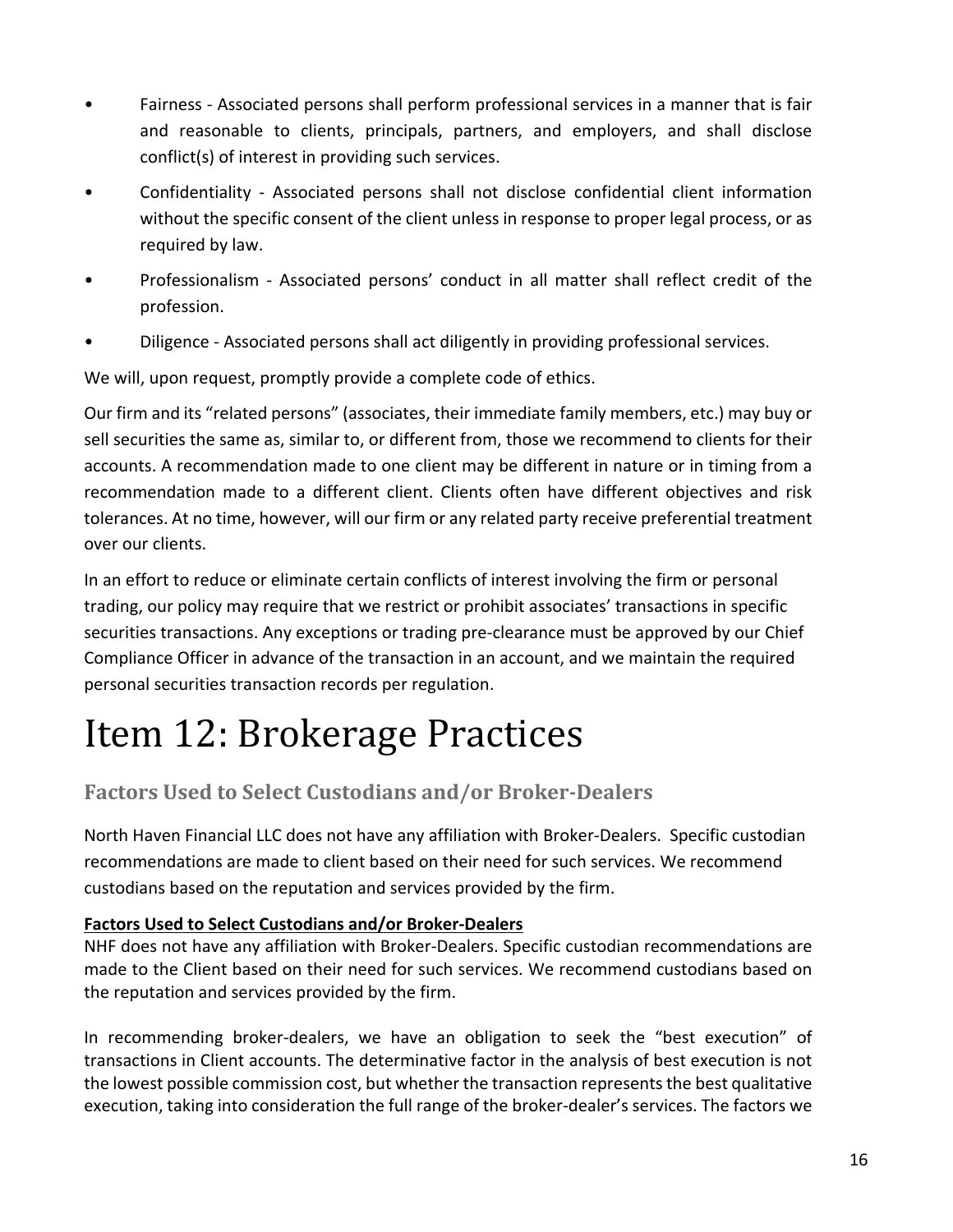consider when evaluating a broker-dealer for best execution include, without limitation, the broker-dealer's:

- Combination of transaction execution services and asset custody services (generally without a separate fee for custody);
- Capability to execute, clear, and settle trades (buy and sell securities for your account);
- Capability to facilitate transfers and payments to and from accounts (wire transfers, check requests, bill payment, etc.);
- Breadth of available investment products (stocks, bonds, mutual funds, exchangetraded funds (ETFs), etc.);
- Availability of investment research and tools that assist us in making investment decisions
- Quality of services;
- Competitiveness of the price of those services (commission rates, margin interest rates, other fees, etc.) and willingness to negotiate the prices;
- Reputation, financial strength, security and stability;
- Prior service to us and our clients.

With this in consideration, our firm recommends TD Ameritrade and/or Charles Schwab, independent and unaffiliated SEC registered broker-dealer firms and members of the Financial Industry Regulatory Authority ("FINRA") and the Securities Investor Protection Corporation ("SIPC"). In order for NHF to manage Client accounts, we require that Clients open brokerage accounts with TD Ameritrade and/or Charles Schwab. We are not affiliated with TD Ameritrade or Charles Schwab. NHF may not be able to manage accounts held at other custodians.

#### **Research and Other Soft-Dollar Benefits**

We do not have any soft-dollar arrangements with broker-dealers whereby soft-dollar credits, used to purchase products and services, are earned directly in proportion to the amount of commissions paid by a Client. However, as a result of being on their institutional platforms, TD Ameritrade and/or Charles Schwab may provide us with certain services that may benefit us. All such soft dollar benefits are consistent with the safe harbor contained in Section 28(e) of the Securities Exchange Act of 1934, as amended.

NHF participates in TD Ameritrade Institutional, Division of TD Ameritrade, Inc., member FINRA/SIPC institutional customer program and may recommend TD Ameritrade to clients for custody and brokerage services. There is no direct link between NHF's participation in the program and the investment advice it gives to its clients, although NHF receives economic benefits through its participation in the program that are typically not available to TD Ameritrade retail investors. These benefits include the following products and services (provided without cost or at a discount): receipt of duplicate client statements and confirmations; research related products and tools; consulting services; access to a trading desk serving NHF participants; access to block trading (which provides the ability to aggregate securities transactions for execution and then allocate the appropriate shares to client accounts); the ability to have advisory fees deducted directly from client accounts; access to an electronic communications network for client order entry and account information; access to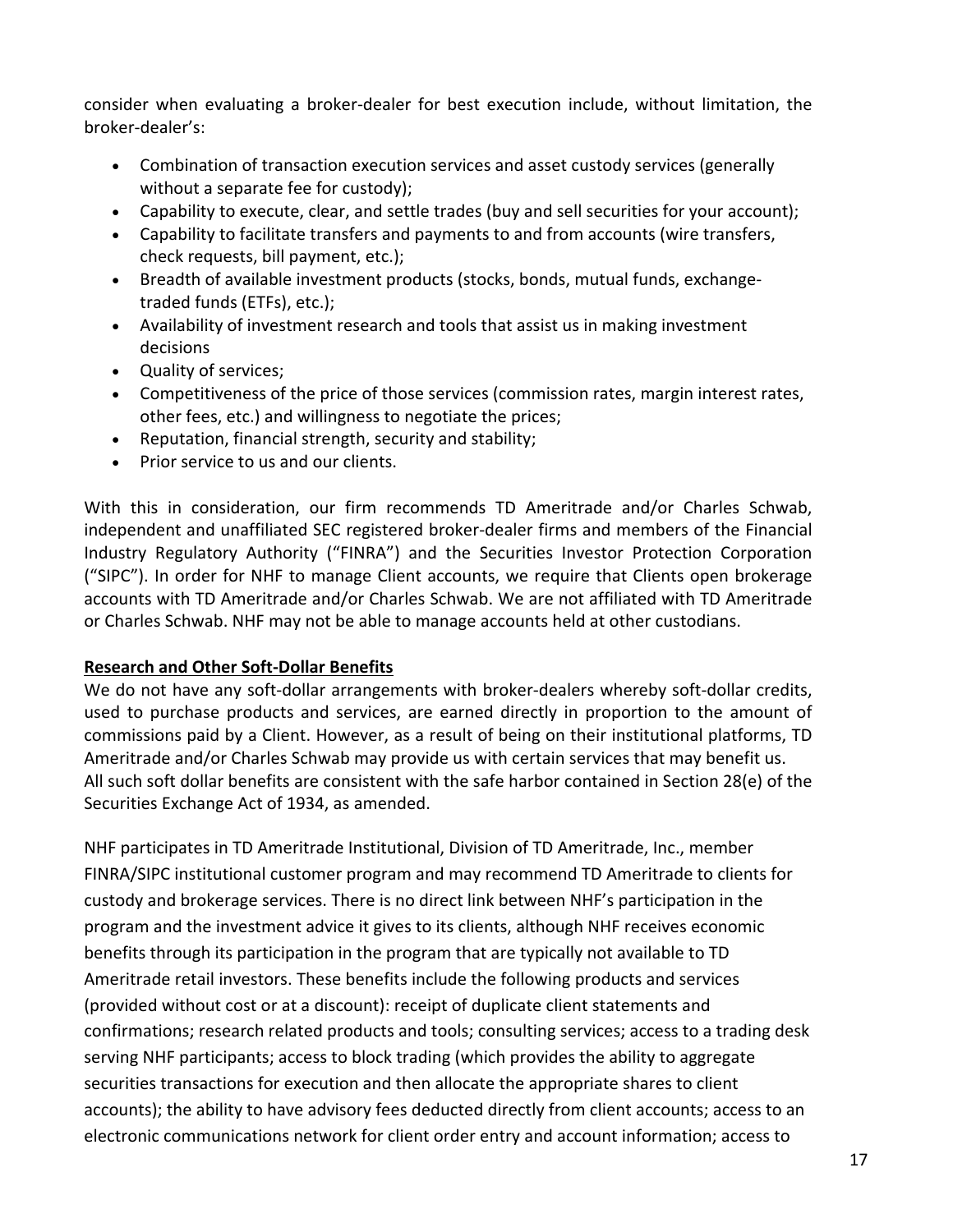mutual funds with no transaction fees and to certain institutional money managers; and discounts on compliance, marketing, research, technology, and practice management products or services provided to NHF by third party vendors. TD Ameritrade may also have paid for business consulting and professional services received by NHF's related persons. Some of the products and services made available by TD Ameritrade through the program may benefit NHF but may not benefit its client accounts. These products or services may assist NHF in managing and administering client accounts, including accounts not maintained at TD Ameritrade. Other services made available by TD Ameritrade are intended to help NHF manage and further develop its business enterprise. The benefits received by NHF or its personnel through participation in the program do not depend on the amount of brokerage transactions directed to TD Ameritrade. As part of its fiduciary duties to clients, NHF endeavors at all times to put the interests of its clients first. Clients should be aware, however, that the receipt of economic benefits by NHF or its related persons in and of itself creates a potential conflict of interest and may indirectly influence NHF's choice of TD Ameritrade for custody and brokerage services.

Schwab Advisor Services™ is Schwab's business serving independent investment advisory firms like us. They provide our Clients and us with access to their institutional brokerage services (trading, custody, reporting and related services), many of which are not typically available to Schwab retail customers. Schwab also makes available various support services. Some of those services help us manage or administer our Clients' accounts, while others help us manage and grow our business. Schwab's support services are generally available on an unsolicited basis (we don't have to request them) and at no charge to us. The benefits received by Advisor or its personnel do not depend on the number of brokerage transactions directed to Schwab. As part of its fiduciary duties to Clients, Advisor at all times must put the interests of its Clients first. Clients should be aware, however, that the receipt of economic benefits by Advisor or its related persons in and of itself creates a potential conflict of interest and may indirectly influence the Advisor's choice of Schwab for custody and brokerage services. This conflict of interest is mitigated as Advisor regularly reviews the factors used to select custodians to ensure our recommendation is appropriate. Following is a more detailed description of Schwab's support services:

**Services that benefit you.** Schwab's institutional brokerage services include access to a broad range of investment products, execution of securities transactions, and custody of Client assets. The investment products available through Schwab include some to which we might not otherwise have access or that would require a significantly higher minimum initial investment by our Clients. Schwab's services described in this paragraph generally benefit you and your account.

**Services that may not directly benefit you.** Schwab also makes available to us other products and services that benefit us but may not directly benefit you or your account. These products and services assist us in managing and administering our Clients' accounts. They include investment research, both Schwab's own and that of third parties. We may use this research to service all or a substantial number of our Clients' accounts, including accounts not maintained at Schwab. In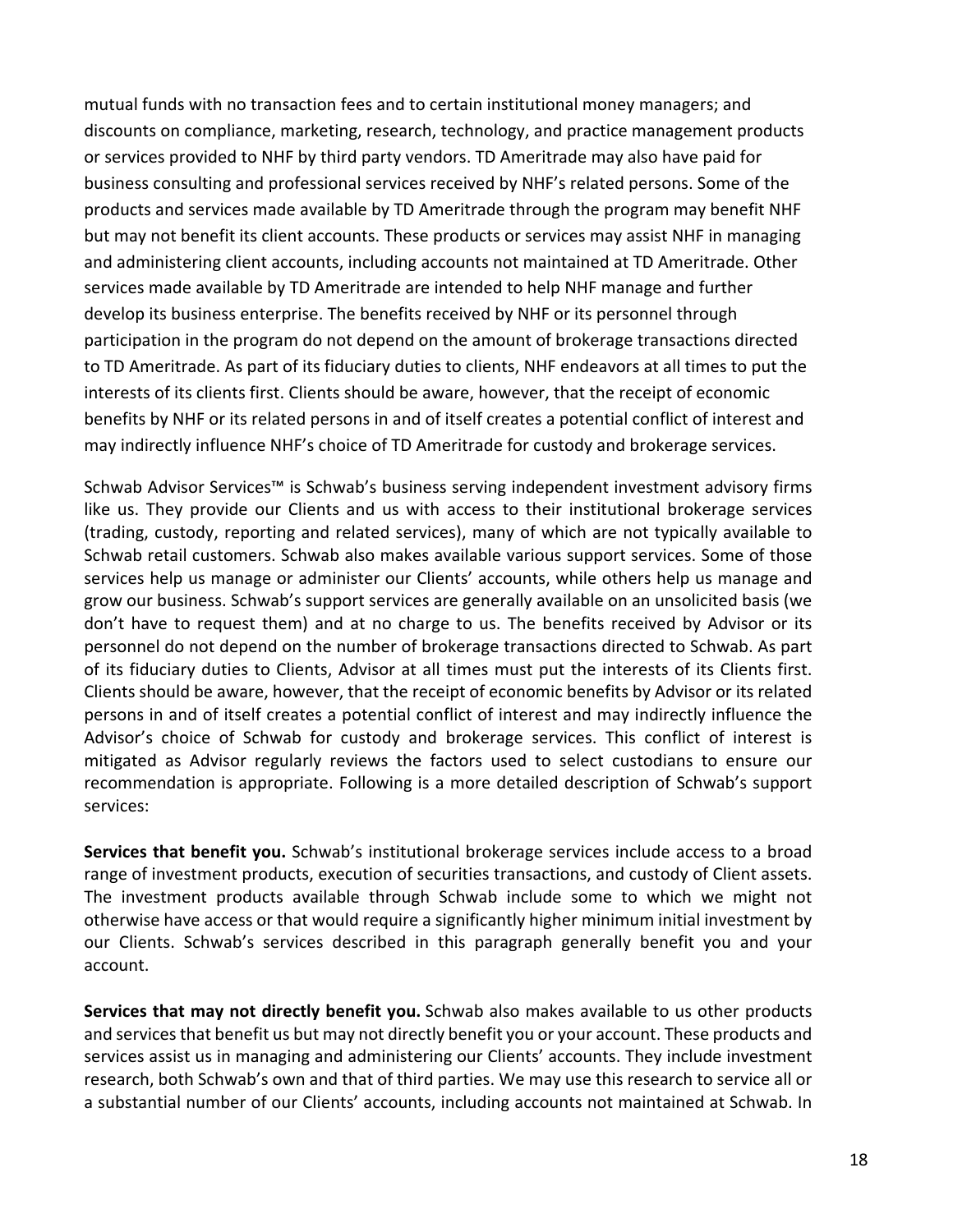addition to investment research, Schwab also makes available software and other technology that:

- provide access to Client account data (such as duplicate trade confirmations and account statements)
- facilitate trade execution and allocate aggregated trade orders for multiple Client accounts
- provide pricing and other market data
- facilitate payment of our fees from our Clients' accounts
- assist with back-office functions, recordkeeping, and Client reporting

**Services that generally benefit only us.** Schwab also offers other services intended to help us manage and further develop our business enterprise. These services include:

- Educational conferences and events
- Consulting on technology, compliance, legal, and business needs
- Publications and conferences on practice management and business succession

**Your brokerage and custody costs.** For our Clients' accounts that Schwab maintains, Schwab generally does not charge you separately for custody services but is compensated by charging you commissions or other fees on trades that it executes or that settle into your Schwab account. Certain trades (for example, many mutual funds and ETFs) may not incur Schwab commissions or transaction fees.

### **Aggregating (Block) Trading for Multiple Client Accounts**

Generally, we do not combine multiple orders for shares of the same securities purchased for advisory accounts we manage (this practice is commonly referred to as "block trading").

## <span id="page-18-0"></span>Item 13: Review of Accounts

Client accounts with the Investment Management Service will be reviewed regularly on a quarterly basis by Michael Joseph Rauth. The account is reviewed with regards to the client's investment policies and risk tolerance levels. Events that may trigger a special review would be unusual performance, addition or deletions of client-imposed restrictions, excessive drawdown, volatility in performance, or buy and sell decisions from the firm or per client's needs.

Clients will receive trade confirmations from the broker(s) for each transaction in their accounts as well as monthly or quarterly statements and annual tax reporting statements from their custodian showing all activity in the accounts, such as receipt of dividends and interest.

NHF may provide written reports to Investment Management clients on an annual basis. We urge clients to compare these reports against the account statements they receive from their custodian.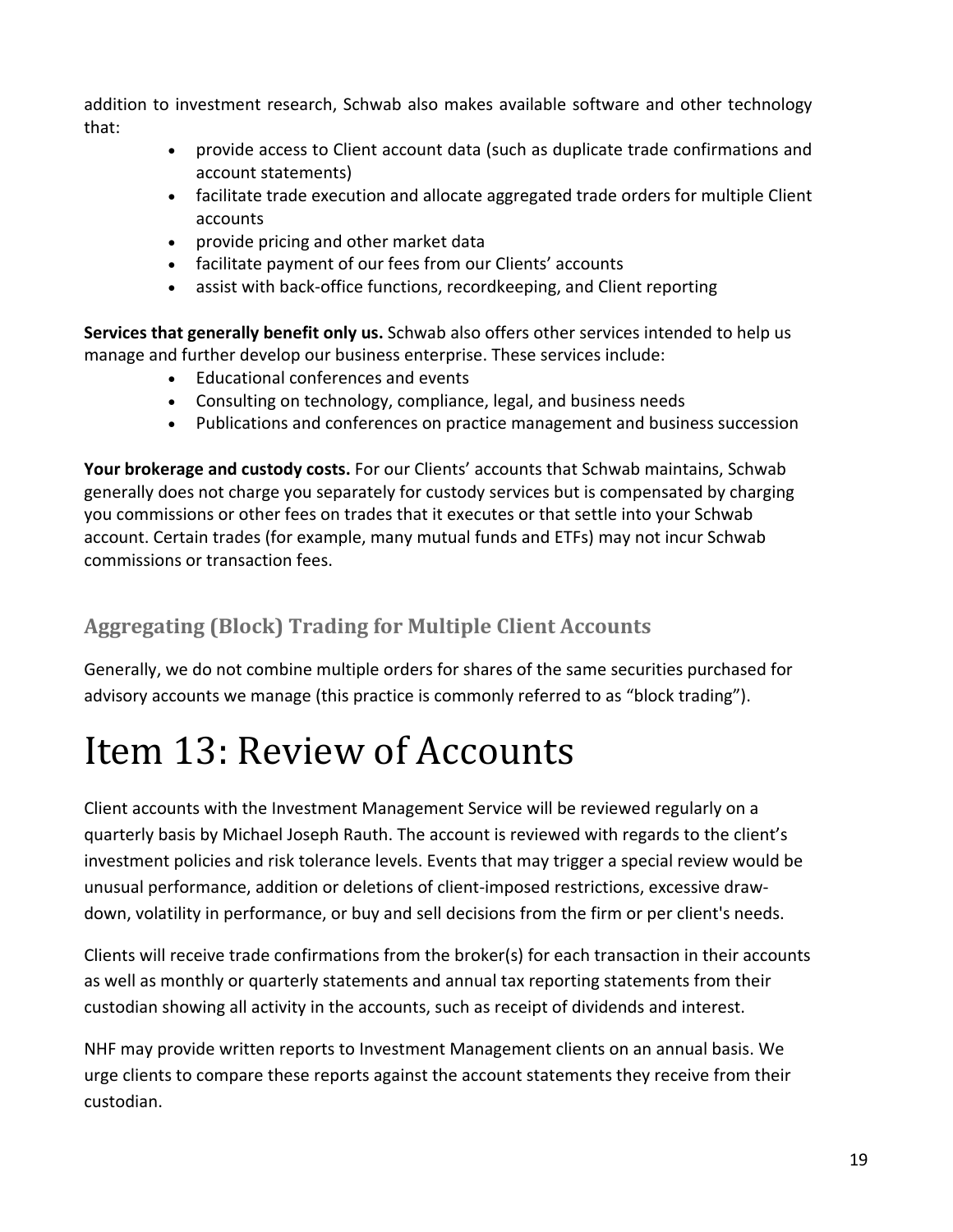# <span id="page-19-0"></span>Item 14: Client Referrals and Other Compensation

We do not receive any economic benefit, directly or indirectly from any third party for advice rendered to our clients. Nor do we directly or indirectly compensate any person who is not advisory personnel for client referrals.

# <span id="page-19-1"></span>Item 15: Custody

NHF does not have custody, except for in the instance of withdrawing client fees. NHF sends a copy of the invoice to the custodian or trustee at the same time a copy is sent to the client. The custodian sends quarterly statements to the client showing all disbursements for the custodian account, including the amount of the advisory fees. Clients provide written authorization permitting NHF to be paid directly for their accounts held by the custodian or trustee. Clients should receive at least quarterly statements from the broker dealer, bank or other qualified custodian that holds and maintains client's investment assets.

# <span id="page-19-2"></span>Item 16: Investment Discretion

For those client accounts where we provide investment management services, we maintain discretion over client accounts with respect to securities to be bought and sold and the amount of securities to be bought and sold. Investment discretion is explained to clients in detail when an advisory relationship has commenced. At the start of the advisory relationship, the client will execute a Limited Power of Attorney which will grant our firm discretion over the account. Additionally, the discretionary relationship will be outlined in the advisory contract and signed by the client.

# <span id="page-19-3"></span>Item 17: Voting Client Securities

We do not vote Client proxies. Therefore, Clients maintain exclusive responsibility for: (1) voting proxies, and (2) acting on corporate actions pertaining to the Client's investment assets. The Client shall instruct the Client's qualified custodian to forward to the Client copies of all proxies and shareholder communications relating to the Client's investment assets. If the client would like our opinion on a particular proxy vote, they may contact us at the number listed on the cover of this brochure.

In most cases, you will receive proxy materials directly from the account custodian. However, in the event we were to receive any written or electronic proxy materials, we would forward them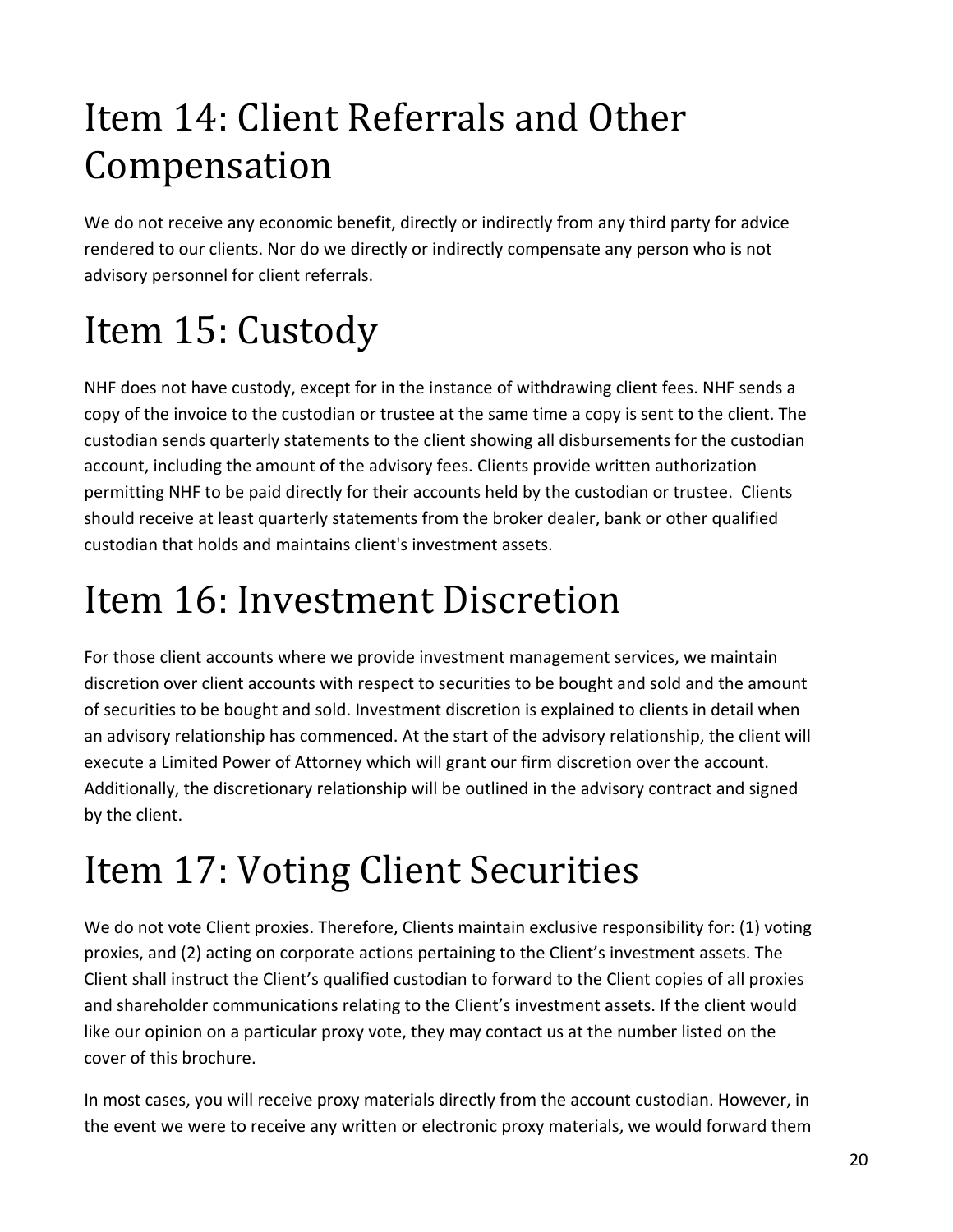directly to you by mail, unless you have authorized our firm to contact you by electronic mail, in which case, we would forward you any electronic solicitation to vote proxies.

# <span id="page-20-0"></span>Item 18: Financial Information

Registered investment advisers are required in this Item to provide you with certain financial information or disclosures about our financial condition. We have no financial commitment that impairs our ability to meet contractual and fiduciary commitments to clients, and we have not been the subject of a bankruptcy proceeding.

We do not have custody of client funds or securities or require or solicit prepayment of more than \$500 in fees per client six months in advance.

## <span id="page-20-1"></span>Item 19: Requirements for State-Registered Advisers

Michael Joseph Rauth

Born: 1959

#### **Educational Background**

- 2020 Retirement Income Certified Professional, American College of Financial Services
- 2015 Certificate in Financial Planning, Northwestern University
- 1992 Masters of Business Administration, University of Southern Maine
- 1982 BS Electrical Engineering, University of Notre Dame

#### **Business Experience**

- 12/2015 Present, North Haven Financial LLC, President and CCO
- 04/2016 10/2016, Goldman Financial Planning, Investment Portfolio Coordinator
- 03/1997 12/2014, Fairchild Semiconductor, Senior Product Line Director

#### **Professional Designations, Licensing & Exams**

**CFP® (CERTIFIED FINANCIAL PLANNER™):** The CERTIFIED FINANCIAL PLANNER™, CFP® and federally registered CFP (with flame design) marks (collectively, the "CFP® marks") are professionals certification marks granted in the United States by Certified Financial Planner Board of Standards, Inc. ("CFP Board").

The CFP® certification is a voluntary certification; no federal or state law or regulation requires financial planners to hold CFP® certification. It is recognized in the Unites States and a number of other countries for its (1) high standards of professional education; (2) stringent code of conduct and standards of practice; and (3) ethical requirements that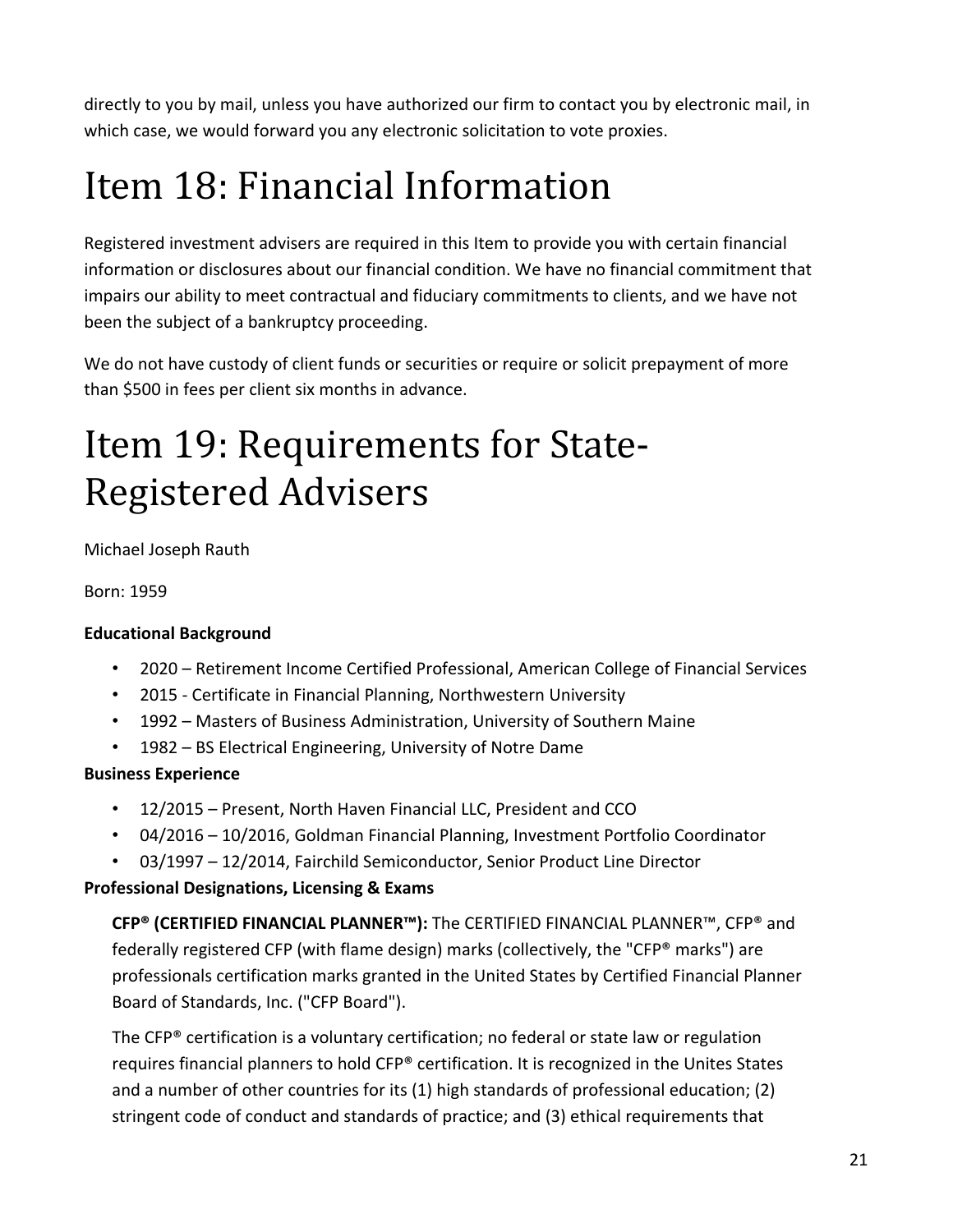govern professional engagement with clients. Currently, more than 71,000 individuals have obtained CFP® certification in the United States.

**RICP® (RETIREMENT INCOME CERTIFIED PROFESSIONAL®):** The RICP® is a professional designation for financial advisors. Having the RICP® designation means the advisor has a specialized education in retirement income, and is committed to professional and ethical best practices.

The mark of RICP® is the property of The American College of Financial Services and may be used by individuals who have successfully completed the initial and ongoing certification requirements for this designation. The College can disallow use of the RICP® if advisors do not adhere to the program's ethical standards, continuing education, and other requirements. ONLY 7.5% Of U.S. financial advisors have an RICP® designation Based on 2016 data from the U.S. Department of Labor Statistics and The American College of Financial Services.

#### **Other Business Activities**: None

**Performance Based Fees**: Please refer to Item 6 of this brochure.

**Material Disciplinary Disclosures**: No management person at North Haven Financial LLC has ever been involved in an arbitration claim of any kind or been found liable in a civil, self-regulatory organization, or administrative proceeding.

#### **Material Relationships That Management Persons Have with Issuers of Securities**

North Haven Financial LLC, nor Michael Joseph Rauth, has any relationship or arrangement with issuers of securities.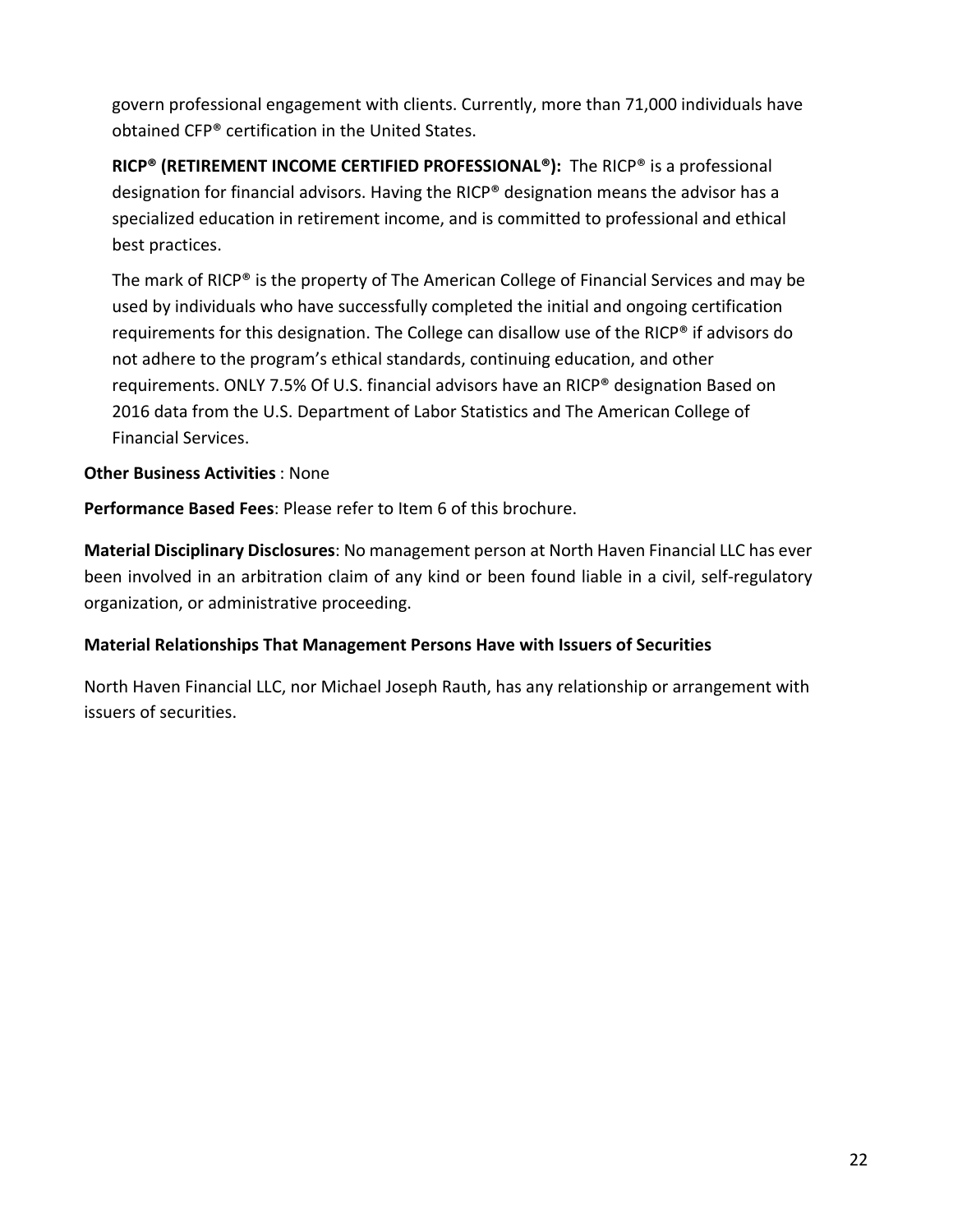# N GRTH HAVEN FINANCIAL, LLC.

North Haven Financial LLC 43 Longmeadow Rd. Scarborough, ME 04074 (207) 558-2138

www.northhavenfinancial.com

Dated June 9, 2022

Form ADV Part 2B – Brochure Supplement

### <span id="page-22-0"></span>**Michael Joseph Rauth**

### President and Chief Compliance Officer

This brochure supplement provides information about Michael Joseph Rauth that supplements the North Haven Financial LLC ("NHF") brochure. A copy of that brochure precedes this supplement. Please contact Michael Joseph Rauth if the NHF brochure is not included with this supplement or if you have any questions about the contents of this supplement.

Additional information about Michael Joseph Rauth is available on the SEC's website at www.adviserinfo.sec.gov.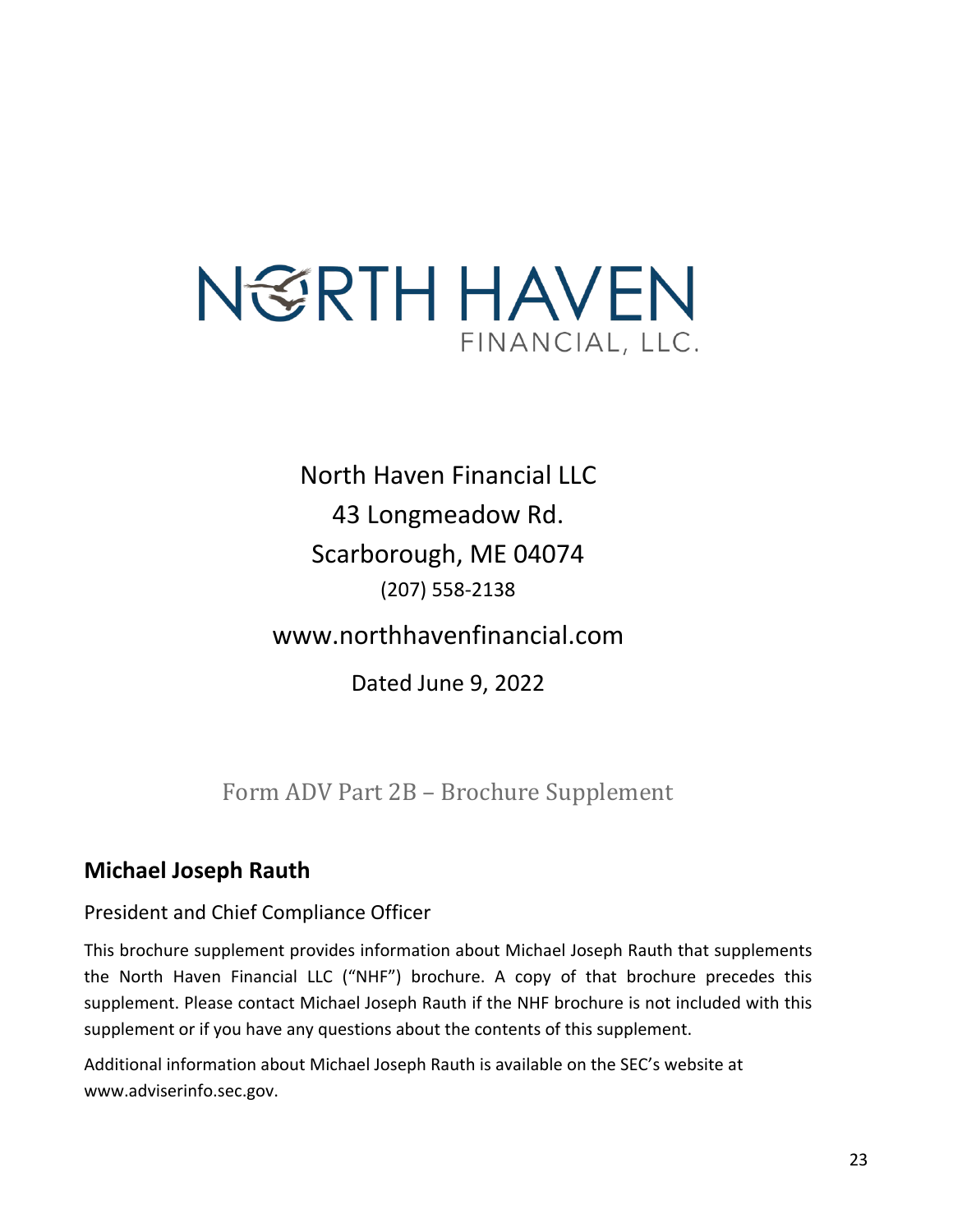# Item 2: Educational Background and Business Experience

Please refer to Item 19 of the Form ADV Part 2A.

# Item 3: Disciplinary Information

Please refer to Item 19 of the Form ADV Part 2A.

# Item 4: Other Business Activities

Please refer to Item 19 of the Form ADV Part 2A.

# Item 5: Additional Compensation

Michael Joseph Rauth does not receive any economic benefit from any person, company, or organization, in exchange for providing clients advisory services through NHF.

# Item 6: Supervision

Michael Joseph Rauth, as President and Chief Compliance Officer of NHF, is responsible for supervision. He may be contacted at the phone number on this brochure supplement.

# Item 7: Requirements for State Registered Advisers

- 1. Michael Joseph Rauth has NOT been involved in any of the events listed below.
	- a. An award or otherwise being found liable in an arbitration claim alleging damages in excess of \$2,500, involving any of the following:
		- i. An investment or an investment-related business or activity;
		- ii. Fraud, false statements, or omissions;
		- iii. Theft, embezzlement, or other wrongful taking of property;
		- iv. Bribery, forgery, counterfeiting, or extortion; or
		- v. Dishonest, unfair, or unethical practices.